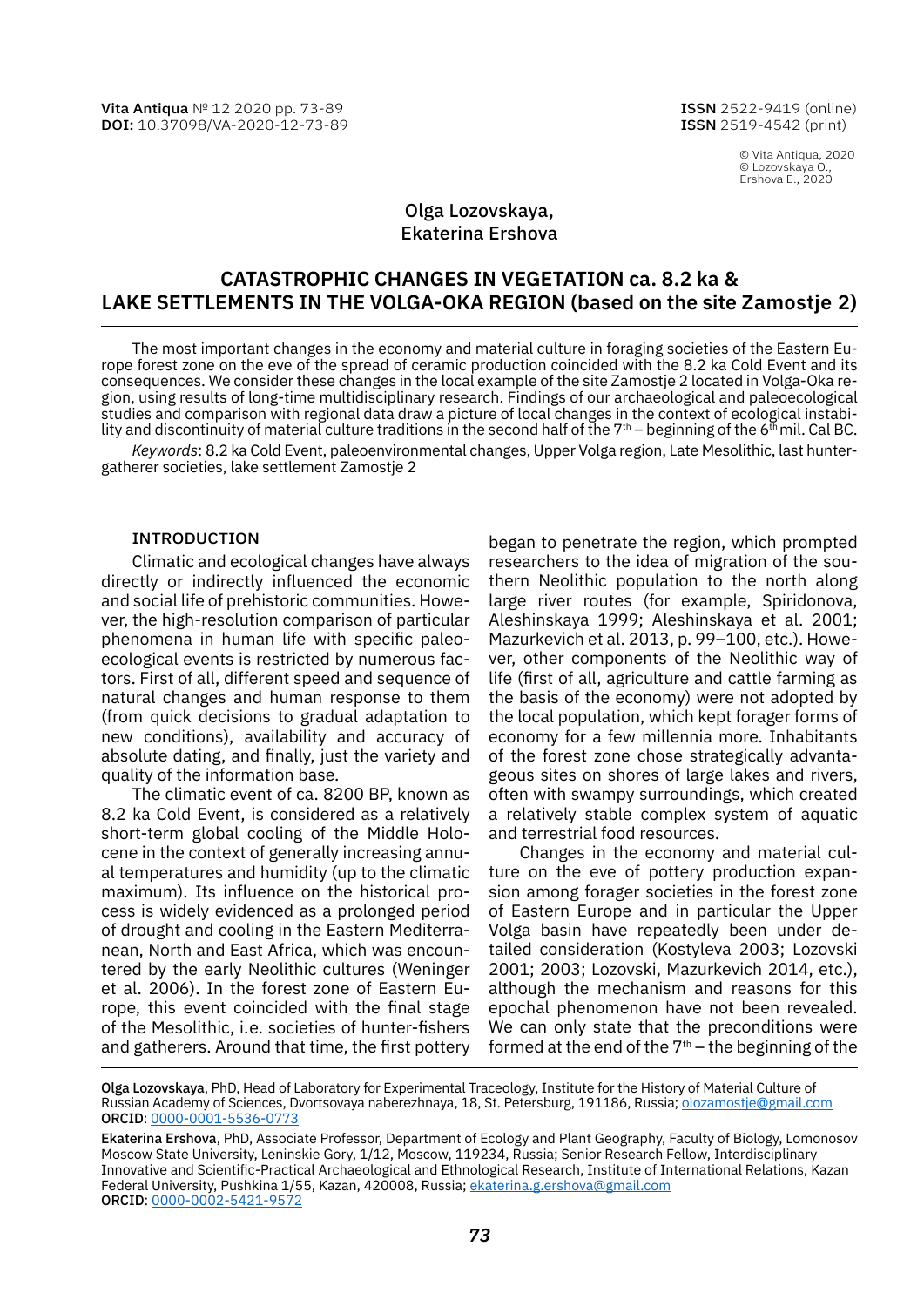$6<sup>th</sup>$  mil. cal BC, which coincides with the 8.2 ka Cold Event and its implications. Let us consider what this sharp cooling was manifested in at the local level on the basis of specific examples.

## 8.2 KA COLD EVENT. KEY FACTS

The 8.2 ka cold episode has been thoroughly studied and reconstructed for many regions of Europe based on isotopic data from ice and cave cores, as well as from independent series of paleobiological data. It is believed that the reason for the strong but short-term cooling was the change in the circulation regime of the ocean and atmosphere after the collapse of the last ice sheet. The most dramatic cooling is reconstructed for the North Atlantic, where the decrease in average annual temperatures exceeded 3° C. In Central Europe and Baltic, the cooling was somewhat weaker (1–2° C). Duration of the cold episode in different areas and based on various data is estimated at 150–300 years (Borzenkova et al. 2017). The impact of the 8.2 ka Event on the vegetation cover is reflected in the pollen diagrams. In Western Europe and Baltics, the cooling was expressed in reduction or even complete disappearance of thermophilic wood species (oak, elm, linden, hazel) in the pollen spectrum and a simultaneous increase in the amount of birch pollen. Many pollen diagrams of the European territory of Russia also show a "late boreal cooling" (Khotinsky et al. 1991), however, it is less pronounced than in Northern Europe, which gives grounds for conclusions about a milder manifestation of the 8.2 ka Event (Borzenkova et al. 2017). Nevertheless, in several pollen diagrams with a high degree of temporal resolution one can see short-term changes in the spectra similar to those described for Northern Europe and the Baltics. For the Moscow region, two relatively well-dated and sufficiently detailed pollen diagrams covering the entire Holocene have been published to date: these are the sediment core sample of Lake Dolgoe (Kremenetski et al. 2000; Borisova 2018) and the peat bog in the Losiny Ostrov (i.e. Elk Island) National Park (Myagkaya, Ershova 2020) (Fig. 1a). The both columns reflect a regional signal and can act as a basis for reconstructing changes in vegetation and climate in the Volga-Oka interfluve. The 8.2 ka Climatic Event is quite distinctly revealed in the both diagrams in the form of a noticeable but short-term reduction in pollen of broadleaved trees, especially oak, and a peak of birch pollen. In the Elk Island, there is also a sharp change in the botanical composition of peat, which indicates a relatively short-term increase of the hydration level.

# ARCHAEOLOGICAL MATERIALS

Vegetation is most sensitive to climate change. In most cases, at sites of the Stone Age and even later periods, wood and other plant remains have not been preserved. Wetland lake settlements of the Mesolithic – Bronze Age represent a rare type of sites where fragile organic materials are represented in a more or less complete spectrum. This provides for a unique opportunity to compare different data in order to reconstruct a more complete picture of the vegetation change.

Several Late Mesolithic sites with archaeological layers dating back to the end of the 7<sup>th</sup> mil. cal BC are known in the Volga-Oka region. Site Zamostje 2 is the most informative among them (Fig. 1a).

The site has been investigated since 1989 (V.M. Lozovski, O.V. Lozovskaya), 164 m<sup>2</sup> are excavated up to date (Fig. 1e). Three of the five archaeological layers date from the period of our interest: two date from the Late and Final Mesolithic in the 6300–5750 cal BC interval. A layer with ceramics of the Upper Volga culture directly overlaps them (ca. 5700–5300 cal BC). Numerous artefacts of stone, flint, bone, antler, as well as wood and plant fibers were found in all the three layers. Selective determinations of wood by (the method of) identifying structural features of cells were carried out by Maria I. Kolosova (The State Hermitage Museum, St. Petersburg) in 2009–2013 (Lozovskaya, Kolosova 2011; Ershova, Lozovskaya 2018). The species composition of charcoal (samples from sieving) was determined by Alexandre A. Alexandrovskiy (Institute of Geography of RAS, Moscow) in 2015–2017 (Alexandrovskiy 2018). Analysis of macrobotanical residues was carried out by Eleonora A. Krutous (Institute of Geochemistry and Geophysics AS of Belarus, Minsk) in 1991 (seeds) (Krutous 2018), Marian Berihuete-Azorín (Institute of Botany, University of Hohenheim) (seeds) in 2013–2018 (Berihuete, Lozovskaya 2014; Berihuete 2018) and Ludmila I. Abramova (Moscow State University) (peat) in 2011–2013 (Ershova 2013). Palynological analysis and reconstruction of vegetation were carried out by Elena A. Spiridonova (Institute of Archeology of RAS) in 1989–1997 (Aleshinskaya et al. 2001) and Ekaterina G. Ershova (Moscow State University) in 2013–2018 (Ershova 2013; Ershova, Lozovskaya 2018). Radiocarbon dates for the period under consideration were obtained in laboratories of the Geological Institute of RAS, Institute for the History of Material Culture of RAS, Russian State Pedagogical University, the Universities of Kiel and Uppsala, and the Centro Nacional de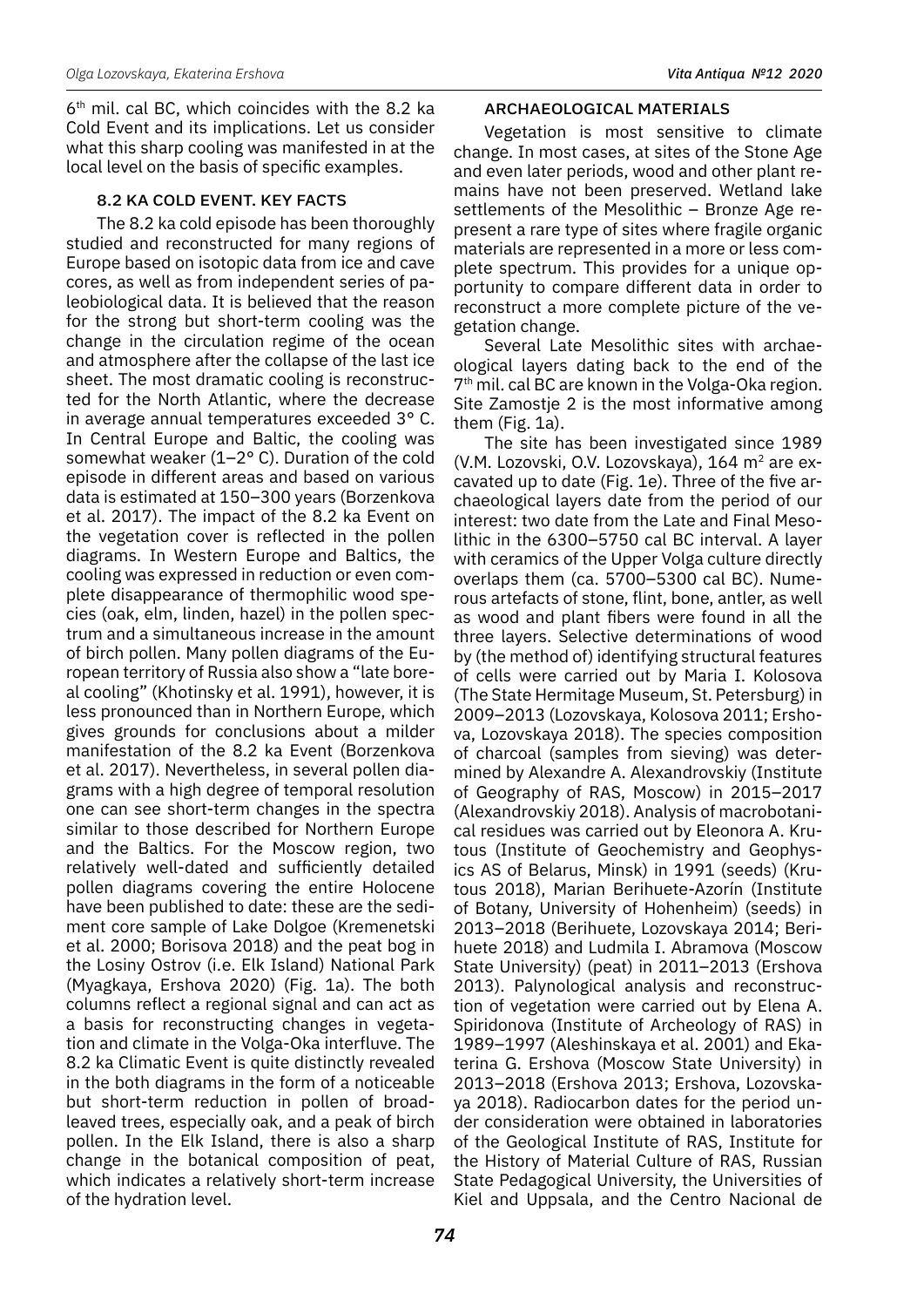Aceleradores in Sevilla in 1989–2018 (Lozovski et al. 2014; Lozovskaya, Lozovski 2018).

Inhabitants of the site lived off intensive fishing and hunting for elk and beaver, as well as water and wetland birds. The archaeological inventory includes evidence of all activities typical for a base settlement. In the Late Mesolithic layer, some data indicates a year-round habitation (Lozovskaya, Lozovski 2018).

# METHOD

Pollen analysis. We used the data of sporepollen analysis from several sections studied at different time during excavations of the site Zamostje 2. Two main stratigraphic sections are sq. A9-A12 (1995–2000) and sq. AA18 (2013) (Fig. 2); the data on sections near the fish-traps (sq. A8' and 2, 2013) was also partially used (Fig. 1e). For more clarity, the analysis results were recalculated using the same method – the participation of pollen taxa was calculated in % of the total pollen, and the participation of spore ones – in % of the total of pollen and spores. Some taxa were combined into groups: broadleaf forest trees, including *Corylus*, terrestrial grasses, aquatic plants, ferns.

Dating. For section AA18 (2013), based on seven radiocarbon dates in the OxCal program (Reimer et al. 2020), a model of the sediment accumulation rate was constructed (Fig. 4), and using this model, dates were calculated for all samples, starting from the lower layer of the Late Mesolithic (LM LL). The beginning of peaty deposits accumulation was determined from a series of 14C dates obtained from the underlying sapropel (peaty gyttja) in several sections. Since all dates are close enough to each other, we combined them in the OxCal program. We assume the obtained result to be the lower boundary) of the beginning of archaeological layer accumulation.

Comparison. For comparison, we used the published data of pollen analysis for the two objects located closest to the Zamostje 2 site (Fig. 1a): a column of lacustrine sediments from the Lake Dolgoe (Kremenetskiy et al. 2000; Borisova 2018) and a peat column from a swamp in the center of the Losiny Ostrov National Park (Myagkaya, Ershova 2020).

# RESULTS

The considered period of time, from the viewpoint of impact assessment of the 8200 cal BP cooling on the landscape surrounding the lake settlement at Zamostje 2, is reflected in the sediments of the Late Mesolithic Upper (LM UL) and Final Mesolithic (FM) archaeological layers. In the most complete section A9-A12, layers included two horizons each (Fig. 2).

The lower horizon of the LM Upper layer is a dark gray sapropel (gyttja) with poorly decomposed plant remains; numerous fragments of wood chips were evenly and densely distributed; many branches and other large wood fragments were found; remains of fish bones and broken scales are abundant.

The upper horizon of the LM Upper layer is represented by deposits of dark gray sapropel, sometimes black, sandy, with numerous macroremains such as small wood chips and bark, fish scales and bones, as well as small charcoals. The density of finds and saturation with sandy inclusions is especially high in the upper part of the layer. It is difficult to say for sure whether this is related to the residential surface or also to the washing out of the sediment as a result of natural water processes. Yu.A. Lavrushin (Aleshinskaya 2001, p. 250) unambiguously indicated the intact state of the layer, estimating the duration of sedimentation at several decades. The upper boundary of the layer is clearly delineated (with the exception of pit AA18).

It is overlapped by a 5–10 cm thick horizon of olive sapropel with plant remains (leaves, roots, etc.) and numerous fragments of small branches and bark. The upper horizon of the FM layer is represented by dark gray sandy sapropel, with fine grit, abundant wood chips, big charcoals, plant seeds, and small fish bones. The layer has a limited distribution  $-$  so it is absent near the fish-traps, while the surface of the LM UL shows numerous traces of erosion. In pit AA18, which is characterized by a more regular and even accumulation of artefacts, the FM layer is homogeneous: it is a dark gray sapropel with numerous plant and small woody remains as bark and wooden crumbs, as well as many broken fish scales. In section A9-A12, the layer was interpreted as a kind of a mud flow, which incorporated some archaeological remains (Aleshinskaya et al. 2001, p. 250). It contained pieces of twisted ropes made of willow fibers (identified by M.I. Kolosova) (Lozovskaya, Lozovski 2018, Fig. 67).

For these two archaeological layers, there are the following 14C dates made on sapropel, wood and charcoal (Tables 1 and 2).

Thus, it is obvious that during the formation of the FM layer, i.e., ca. 5900–5750 cal BC (seven 14C dates), sedimentation proceeded differently in various parts of the site; the investigated zone covers 35 m along the modern channel of the Dubna River (Fig. 1e). The data available today on the relief reconstruction of the site indicates existence of a paleo water reservoir on the eastern side (slope and fishing structures in the SE part), a temporary channel at the trench with fish-traps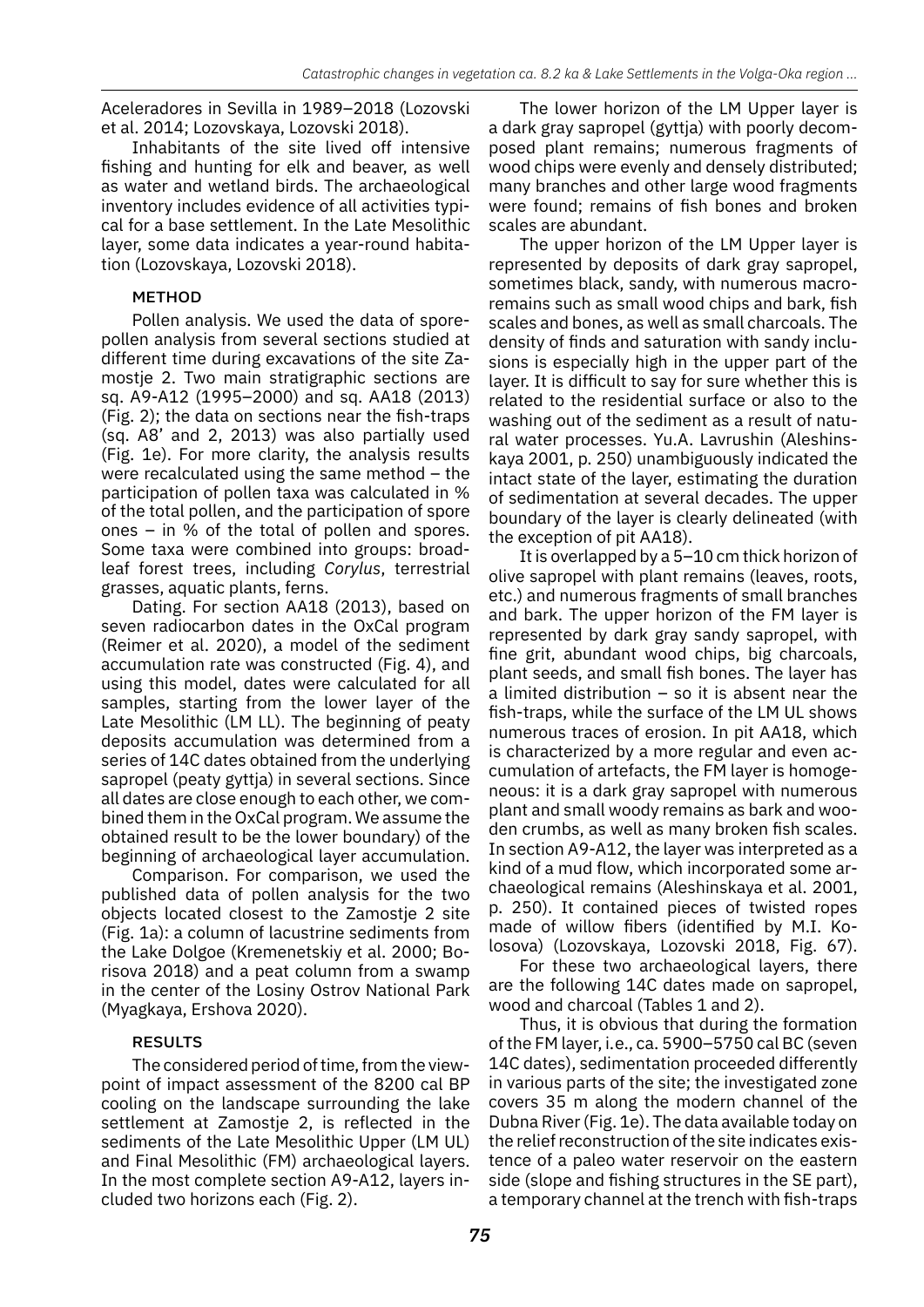Table 1. Zamostje 2. Calibrated 14C dates for Late Mesolithic Upper layer and Final Mesolithic layer for: a – sapropel (peaty gyttja); b – wood (fish constructions, piles from fish-fences, branches and chips from archaeological layers); c – charcoal



Calibrated date (calBC)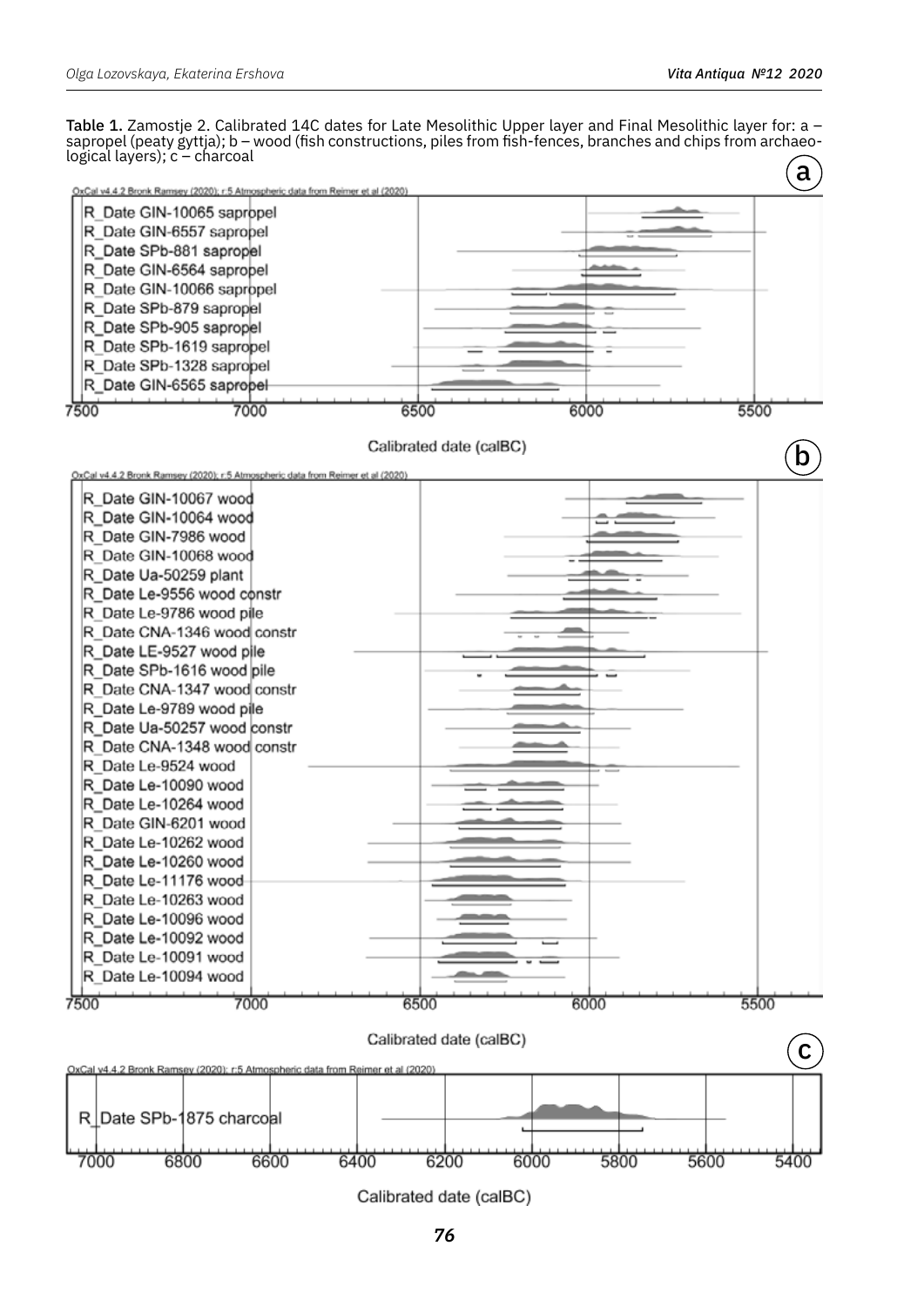| Lab. No                      | <b>BP</b> | cal BC         | material    | sample context                                             |
|------------------------------|-----------|----------------|-------------|------------------------------------------------------------|
| Final Mesolithic layer       |           |                |             |                                                            |
| GIN-10065                    | 6850±40   | -5837-5659     | sapropel    | 1996, layer 5, sq. A11                                     |
| GIN-6557                     | 6850±60   | -5873-5635     | sapropel    | 1990, layer 5, sq.2                                        |
| GIN-10067                    | 6890±50   | -5886-5674     | wood        | 1996, layer 5, sq. A11                                     |
| GIN-10064                    | 6980±40   | $-5981 - 5753$ | wood        | 1996, layer 6, sq. A10                                     |
| GIN-7986                     | 7000±70   | $-6003 - 5741$ | wood worked | 1991, layer 5, sq. [15                                     |
| SPb-881                      | 7010±80   | $-6021 - 5733$ | sapropel    | 2013, western section, sq. AA18, -380-372, layer 5/6       |
| SPb-1875                     | 7030±70   | $-6022 - 5752$ | charcoal    | 1996, layer 5, sieving                                     |
| Late Mesolithic, Upper layer |           |                |             |                                                            |
| GIN-6564                     | 7050±40   | $-6009 - 5846$ | sapropel    | 1990, layer 6, sq. A5                                      |
| GIN-10068                    | 7050±60   | $-6033 - 5789$ | wood        | 1996, layer 7, sq. 512                                     |
| Ua-50259                     | 7087±45   | $-6052 - 5885$ | plant fiber | 2011, layer 5a, sq. A8 <sup>'</sup> , sieving, net knot 13 |
| Le-9556                      | 7090±70   | $-6081 - 5796$ | wood        | 2011, SubA, fish-screen Nº1, pine, sq. K XIII-XVI          |
| KIA-51096                    | 7094±38   | $-6047 - 5896$ | human bone  | 1996, layer 7, sq. B9                                      |
| GIN-10066                    | 7100±120  | $-6217 - 5743$ | sapropel    | 1996, layer 7, sq. 512                                     |
| Le-9786                      | 7150±100  | $-6232 - 5811$ | wood        | 2011, SubA, vert. pile № 117, sq. MH XIV, bird cherry      |
| CNA-1346                     | 7198±30   | $-6202 - 6002$ | wood        | 2011, SubA, fish-screen Nº1, pine, sq. K XIII-XVI          |
| Le-9527                      | 7200±120  | $-6363 - 5843$ | wood        | 2011, SubA, vert. pile Nº 120/127, sq. Л XV, hornbeam      |
| SPb-879                      | 7200±70   | $-6226 - 5927$ | sapropel    | 2013, western section, sq. AA18, -390-380, layer 7         |
| GIN-7988                     | 7200±90   | $-6247 - 5892$ | elk bone    | 1991, layer 6, sq. Г15, Д16                                |
| SPb-905                      | 7220±80   | $-6245 - 5920$ | sapropel    | 2013, western section, sq. A8 <sup>'</sup> , -354-364      |
| SPb-1616                     | 7232±80   | $-6252 - 5979$ | wood        | 2012, SubA, vert. pile Nº 134, sq. K VII, alder            |
| CNA-1347                     | 7248±35   | $-6216 - 6035$ | wood        | 2011, SubA, fish-screen Nº4, sq. <i>И</i> XVII, pine       |
| Le-9789                      | 7250±70   | $-6243 - 5996$ | wood        | 2012, SubA, vert. pile Nº 134, sq. K VII, alder            |
| SPb-1619                     | 7253±80   | $-6346 - 5985$ | sapropel    | 2013, western section, sq. A8 <sup>'</sup> , -364-374      |
| Ua-50257                     | 7257±45   | $-6223 - 6034$ | wood        | 2014, SubA, fish-screen Nº 2, sq. M XVIII                  |
| CNA-1348                     | 7267±31   | $-6217 - 6064$ | wood        | 2011, SubA, fish-screen № 2, sq. КЛ XVII, willow           |
| Le-9524                      | 7270±120  | $-6406 - 5916$ | wood        | 2011, layer 6a, sq. 58 '-A10', №155, -399-411              |
| SPb-1328                     | 7280±80   | $-6356 - 6005$ | sapropel    | 2013, western section, sq. AA18, -400-390, layer 7         |
| Le-10090                     | 7350±45   | $-6361 - 6079$ | wood        | 2013, layer 8, sq. AA18-19, sieving                        |
| Le-10264                     | 7360±50   | $-6369 - 6088$ | wood        | 2013, layer 6a, sq. 58'/3, -411-418                        |
| GIN-6201                     | 7380±60   | $-6392 - 6094$ | wood        | 1989, layer 7, sq.                                         |
| Le-10262                     | 7400+75   | $-6420 - 6095$ | wood        | 2013, layer 7, sq. 7, Nº 111/112, -463-476                 |
| Le-10260                     | 7400±75   | $-6420 - 6095$ | wood        | 2013, layer 7, sq. AA18-19                                 |
| Le-11176                     | 7430±110  | $-6467 - 6067$ | wood        | 2013, sq. 14, vert. pile Nº 165/244                        |
| Le-10263                     | 7440+40   | $-6403 - 6232$ | wood        | 2013, layer 8a, sq. A9 ' 59 ' 10 ', № 214-216, -428-450    |
| Le-10096                     | 7440±20   | $-6381 - 6245$ | wood        | 2013, layer 8, sq. 4                                       |
| GIN-6565                     | 7450±100  | $-6467 - 6088$ | sapropel    | 1990, layer 7, sq. A5                                      |
| Le-10091                     | 7450±70   | $-6453 - 6117$ | wood        | 2013, layer 8, sq. AA18-19, sieving                        |
| Le-10094                     | 7460±20   | $-6399 - 6251$ | wood        | 2013, layer 5a, sq. 59'                                    |

### Table 2. Zamostje 2. Radiocarbon dates for Late Mesolithic Upper layer and Final Mesolithic layer

r

Dates have been calibrating using O[Cal v 4.2.4 Bronk Ramsay (2009)\$ r^5\$ IntCal13 atmospheric curve (Reimer et al., 2013)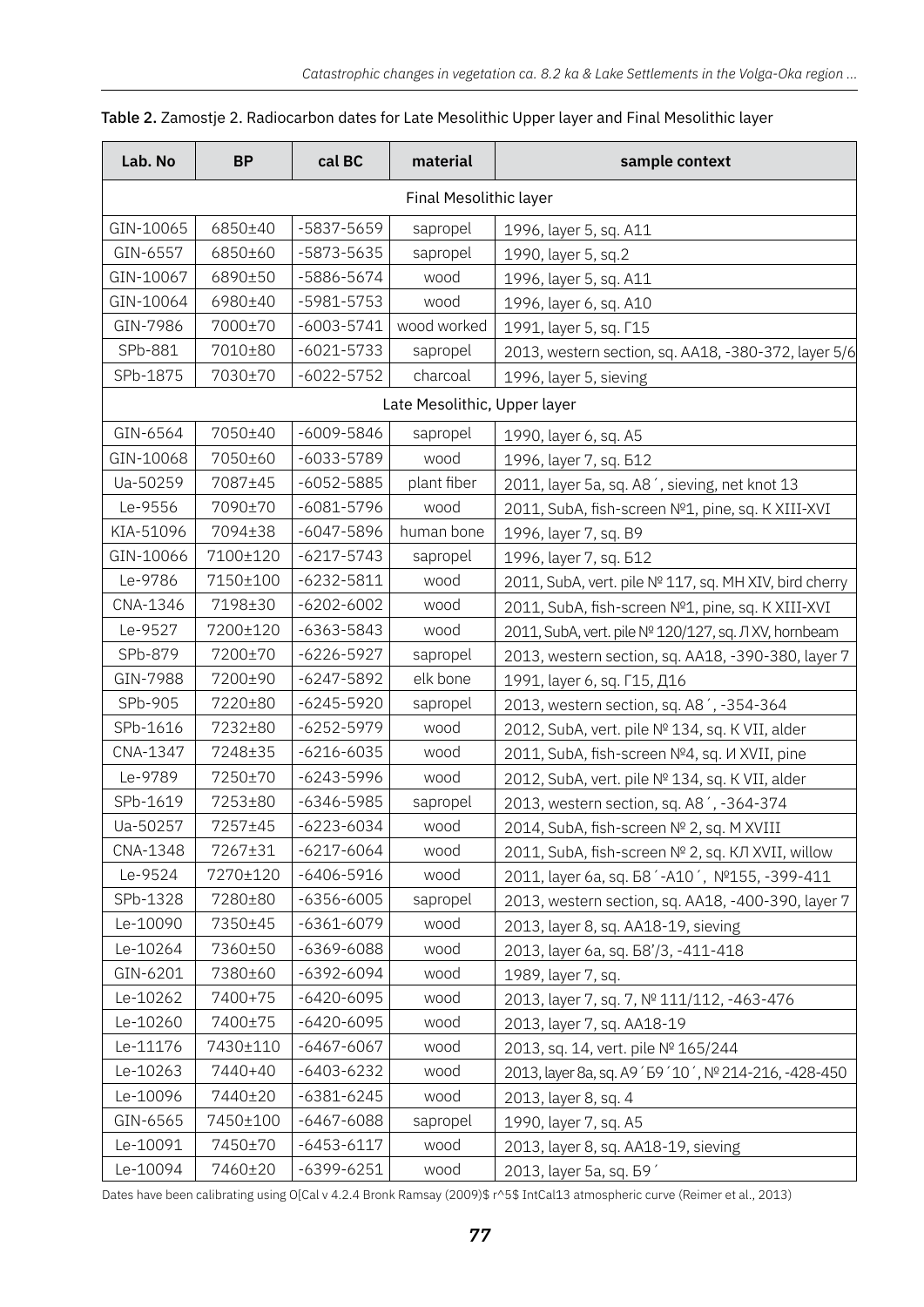(1989 / 2010–13), a deeply prominent cape in the central part and a small backwater with calm sedimentation from the northern side (Fig. 1b). The age of the stream with fish-traps is estimated as no younger than 6052–5885 cal BC based on the 14C date obtained for the fish net knot (from sieving) 7087±45 BP (Ua-50259) (Table 2).

However, evidence of settlement activities for the LM UL (during more or less long visits, we are not talking about continuous habitation) is recorded for about four centuries 6300– 5900 cal BC, and a series of dates falls within ca. 6200–6050 cal BC. Most notably, the wooden fishing structures of the LM UL (fish-screens made of pine splinters at the bottom of the Dubna channel) and several piles of fish-fences (Fig. 1c) are definitely dated to this interval.

In the FM layer, on the contrary, not a single wooden structure or vertical pile has been found yet, taking into account the currently available 58 radiocarbon dates for underwater objects (Lozovski et al. 2013: 74–75; Lozovskaya et al. 2016). It should be noted that the age of all these objects (except for the fish-traps in the Early Neolithic layer in the surface excavation) is determined by direct 14C dating. This phenomenon can be explained, for example, by a temporary movement of the fishing area to some neighboring area.

#### VEGETATION CHANGES ACCORDING TO POLLEN ANALYSIS DATA OF ZAMOSTJE 2

In the context of a rather slow and progressive development of the forest and vegetation cover, which we observe in the pollen columns of Zamostie 2 for more than a millennium, at least from the middle of the Boreal, even small changes that took place at the end of the  $7<sup>th</sup>$  mil. cal BC are gaining in importance.

Since the pollen diagrams of the two sections shown in Fig. 3 reflect similar dynamics, development of the vegetation cover in the vicinity of the site can be described by the both columns as follows.

Four radiocarbon dates from the clayey sapropel underlying the archaeological layers give us an idea of when the deposits accumulation began; the result of combining dates in Ox-Cal shows the period between 8792±211 and 8581±179 cal BP. Starting with this period and up to 8200 cal BP, i.e. during the accumulation of LM LL and partially LM UL, birch dominates in the pollen spectra (35–55% of the total spectrum), pine makes about 20%, which is a relatively small figure, taking into account its high pollen productivity and volatility, spruce pollen is present, but singularly, perhaps, it was brought from neighboring regions. From the very beginning of the period, broad-leaved forest species (elm, linden, oak, hazel) and black alder (about 5%) are present in significant quantities (about 10% in total). Grass pollen makes a rather large share – about 10% – in the test-pit of 2013 and up to 20% in the trench of 1996. It can be assumed that, although birch forests were most common in the vicinity of Zamostje 2 during the Lower and Upper layers of the Late Mesolithic, there were also areas of elm forests, communities with the participation of oak, linden, and hazel in the undergrowth, as well as open spaces occupied by wet meadows and reed marshes. Similar data were obtained for other sections of the site (sq. A8' and 2).

This data is well harmonized with the regional data: in the diagrams of the Lake Dolgoe and Losiny Ostrov (Borisova 2018; Myagkaya, Ershova 2020), the respective period is also characterized by a pollen spectra dominated by birch with a small amount of pine and broadleaved species. At the same time, the beginning of broadleaf forests distribution across the whole region, according to the simulated dates, refers to the period of 9100 (Dolgoe Lake) – 8800 cal BP (Losiny Ostrov). By the time the Mesolithic hunter-fishers had settled in the region, broadleaf forests had already begun to form, although significant areas of birch forests and open treeless grass communities were still in place. Such communities – meadows and marshes – were apparently widespread along the banks of water bodies in a vast lake basin near Zamostje 2.

In the period of 8500–8200 cal BP, diagrams of Zamostje 2 show the maximum participation of birch (up to 50% of the total spectrum). It is well synchronized with the regional pollen diagrams. Both in the column from the Lake Dolgoe and in Losiny Ostrov during the same period, there is a peak of birch (up to 70% of the total spectrum) and a noticeable reduction in broadleaved species, especially oak. A similar dynamics was described for many pollen columns of Western Europe and the Baltic States (Borzenkova et al. 2017), which is usually interpreted as a response of vegetation to 8.2 ka CE, expressed in the degradation of forests already formed by that time from thermophilic broad-leaved species and their replacement with less demanding warm birch forests. In the diagram of AA18 section of 2013 from Zamostje 2 (Fig. 3), at the level of the modeled date 8200 cal BP, one can also see a drop in the curves of broadleaf species and, especially, alder, but it looks weaker and more short-timed than on the regional diagrams. We can cautiously assume that the features of the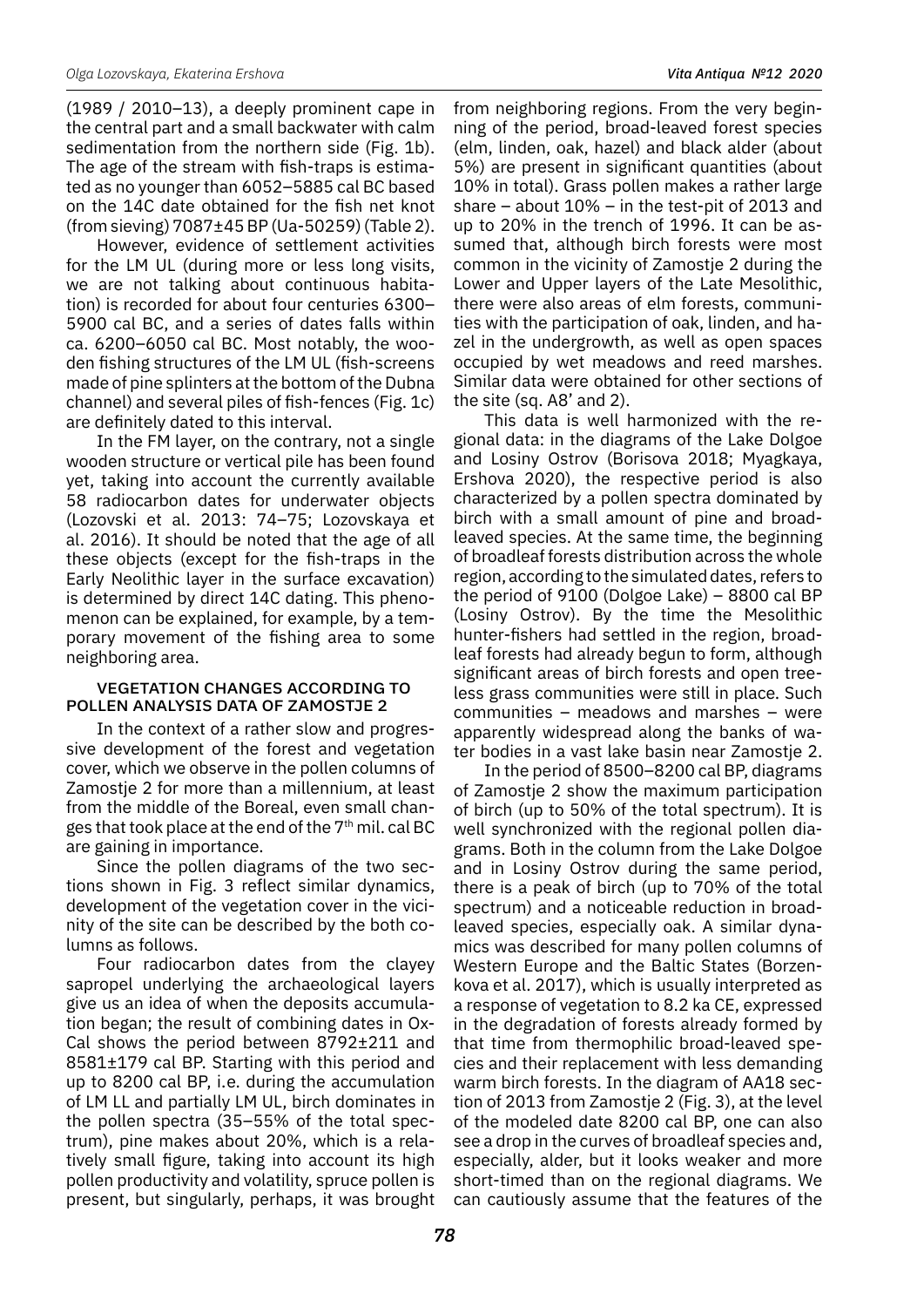lowland landscape and the milder microclimate smoothed out the effect of sharp fluctuations in temperature and humidity on local vegetation.

After 8200 cal BP, the pollen spectra of Zamostje 2 abruptly change: the participation of birch decreases, the participation of black alder sharply increases, the participation of oak, elm, linden and hazel is restored, and a hornbeam appears sporadically. In the both trenches, pine growth is also noted (up to 30–50% of the total spectrum). The share of meadow grasses decreases, while the share of spore (mainly forest ferns) increases. A similar trend is observed in the both regional charts. Thus, all available pollen data indicates significant transformations of the vegetation cover throughout the region in the short period immediately following the 8200 cal BP event and are apparently associated with both a sharp warming and a change in the water level. The composition of forest communities and their area also changed. In general, throughout the region, light birch forests were largely replaced by broadleaf forests, meadows in river and lake valleys are overgrown with alder. The latest process – an increase in the area of alder forests due to the reduction of meadow vegetation is especially clearly reflected in the diagrams of Zamostje 2.

The dynamics of pine during this period is of a particular interest. In the regional diagrams, after a minimum, practically, an absence of pine in the period 8500-8000 cal BP, its growth is observed (up to 30% of the total spectrum), after which its participation again drops to a minimum. This extended in time and weakly expressed pine peak dates from 8000–7300 cal BP in the both diagrams. In the sections of the Zamostje 2 site, the same pine peak is much more pronounced (up to 50% of the pollen spectrum), but its dates in the two pits are not the same: in the AA18 section of 2013 it is dated 7900–7300 cal BP, which coincides with the regional data, and in the excavation of 1996, according to the available radiocarbon dates, it corresponds to a shorter period, approximately 8000–7800 cal BP (?).

We can only speculate on the underlying reason for a rather long – up to several hundred years – increase in the share of pine in the region. This may be a long-term delayed response to the 8.2 ka CE event (restoration through pine in place of previously degraded broadleaf forests). Perhaps this is not related to 8.2 ka CE but to an independent climatic event or several events associated with fires in the period of 8000– 7300 cal BP. There is evidence of large fires in the Moscow region dated to this period (Alexandrovskiy et al. 2018). This is partly confirmed in Zamostje 2, given the highest saturation of the

Final Mesolithic layer with charcoal (for which there is a date of 7030±70 BP). Sharp and shortterm pine peaks belonging to the same period can be observed in other local diagrams in the Moskva River valley (Ershova et al. 2013). Based on the currently available data, we can state that the increase in the share of pine in several areas of the Moscow region during that period was more likely associated with local events (fires) than with general regional trends.

After 7400 cal BP in the 2013 section and after 7800 cal BP in the 1996 section, there is a decrease in the proportion of pine, a sharp increase in alder, and a moderate increase in broadleaved species. The share of grasses increases again, mainly due to gramineous plants, and the total number of meadow taxa also increases. The spectra reflect general dynamics of the region – the maximum distribution of deciduous forests in conditions of a climatic optimum. However, the spectra of Zamostje 2 also have noticeable differences from the regional spectra of the same period: they contain less birch and broad-leaved trees, more alder, pine, and meadow grasses. We can assume that it reflects formation of a specific complex of plant communities in a vast ancient lake basin, consisting of swampy black alder forests, flooded meadows, and lowland marshes in combination with areas of deciduous forests and pine forests at higher levels.

An important general characteristic of changes in this period is related to a pronounced lowering of groundwater, which is confirmed, on the one hand, by the behavior of archaeological layers and their filling, and on the other hand, by an increase in the number of terrestrial taxa in the spore-pollen spectra.

### ANTHRACOLOGICAL ANALYSIS AND ANAL-YSIS OF WOODEN INVENTORY REMAINS

An additional source of changes in the forests around the site can be provided by data on the species composition of charcoal (Aleksandrovsky 2018). However, it should be noted that the results have some limitations due to the irregularity of sampling (sieving from random squares), the lack of a reliable connection with the hearth structures and deliberate choice when it comes to the anthropogenic origin of charcoal in the layer. One sample from the FM layer gave a 14C age of 7030±70 BP (SPb-1875) / 6022– 5752 cal BC. As for the quantity, the sample is quite representative: 683 charcoals were analyzed for two horizons of the LM UL (separately) and one horizon of the FM layer.

An almost complete absence of pine turned out to be a sensation: together with undifferentiated conifers, its number was 2 (LM UL, low hori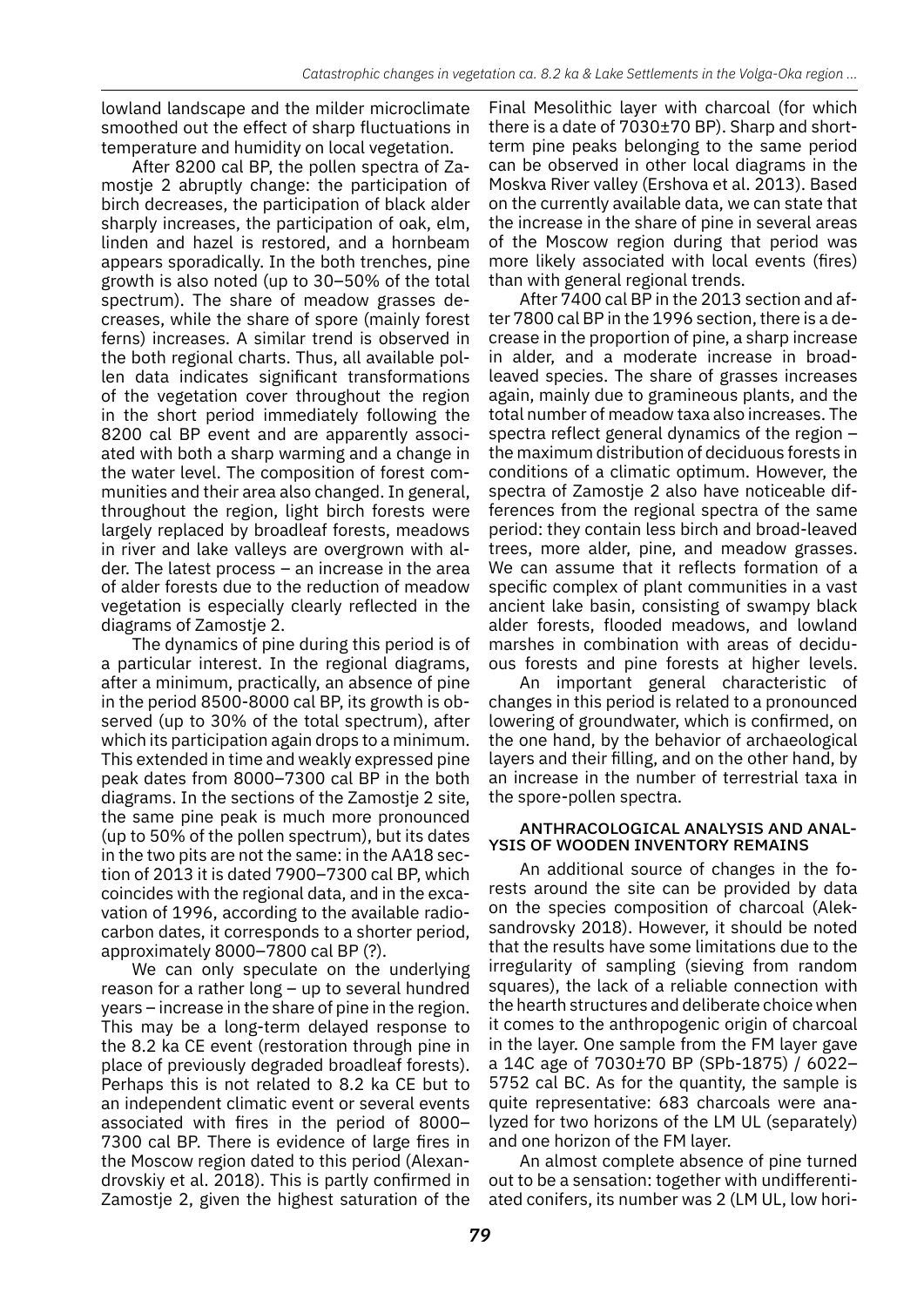zon), 9 (LM UL, upper horizon) and 11 (FM) specimens (1.8, 2.8, and 4.2%, respectively). Elm and birch were the most numerous, with the proportion of elm growing from 15-18% in the FM layer to 30%, and the highest percentage of birch was noted, on the contrary, in the lower horizon of the LM UL – 24% plus 33% of diffuse-porous undivided; in the FM layer, these index are 12 and 23%, respectively. Maple, linden and – in the two upper layers – alder are also represented.

The presented regularities can hardly be explained only by problems with availability of various types of raw materials, since local population actively used pine at all stages of the site's existence. Its share in the inventory of the LM UL is especially noticeable (almost 50%, Ershova, Lozovskaya 2018: p. 37, Table 1) (Fig. 5b): splitted pine and branches were used for various household items, small pickets, as well as long splinters for fishing structures (Fig. 1c) – characteristics of pine wood were best suited for this. At the same time, other tree species were used for stakes (fish-fences), in particular, alder and bird cherry – trees of a inner circle. Bird cherry berries are found in abundance in the layers of the Late Mesolithic (Berihuete, Lozovskaya 2014). Birch, willow, elm, ash, oak and spruce also served as raw materials for other products. Compared with the underlying LM LL, where pine occupied only one fifth (22%) of the species composition of worked wood (Fig. 5a), almost on par with birch, elm (19% each) and willow (18%) (bird cherry, ash, alder, maple, spruce, viburnum are also represented – from 6 to 1% in descending order).

The wood inventory of the FM layer is not numerous; there are no structures or vertical piles in the water. There are few species determinations (only 8), but pine, willow, birch and elm are represented; without explicit priorities. Analysis of macroremains in pit AA18 (Berihuete 2018) indicates presence of many berries of bird cherry, raspberry, viburnum, and numerous seeds of goosefoot species. Unfortunately, the data for the Late Mesolithic layers is given in an accumulated form, so a detailed comparison is impossible. But it seems that their number increased remarkably further to the Neolithic.

So, analysis of the wood inventory indicates a possible increase in the role of pine wood in the Late Mesolithic Upper layer compared to the earlier layer. However, their optimal characteristics for splitting into splinters retained its relevance later (Early Neolithic fish-traps, for example).

Finally, according to Ludmila I. Abramova, in the sample of peat from the LM UL 20 (25) % remains of coniferous wood were determined, no deciduous ones. In the sample from the FM layer, on the contrary, 25 (30) % are represented by remains of deciduous, no conifers.

### CHANGES IN MATERIAL CULTURE

According to various remains of the material culture in the both layers, even taking into account a "small number" of finds in the FM layer and their possibly displaced nature ("mud flows in humid conditions"), the population did not leave these places during the period of 8.2 Cold Event and its consequences.

At the same time, we see a number of cultural, typological and technological changes that can be associated with both internal development, including a response to climate / landscape change, and external impulses.

The Late Mesolithic complex of Zamostje 2 as a whole has many common features with the synchronous sites of the Volga-Oka interfluve, but its cultural interpretation remains open (for a discussion on this topic, see Lozovski 2014; Lozovski et al. 2009). And only with the appearance of the Upper Volga pottery in the Early Neolithic, a more or less unified cultural community was established in the area. Based on materials from the site, the first ceramics and the beginning of the Neolithic are dated to ca. 5700 cal BC (Meadows et al. 2015).

The most notable changes took place in the way to fishing. Locking fishing techniques appeared here in the last quarter of the  $7<sup>th</sup>$  mil. cal BC. Dates for the three constructions from pine splinters found at the bottom of the modern riverbed fit into the interval 6223–6002 cal BC. The same range overlaps also two of the dated fish-fence piles (Nos120 / 127 and 134) (Fig. 1c; Tables 1b and 2) (Lozovski et al. 2013).

In the Final Mesolithic, there is no data on fishing structures. In the Early Neolithic, a different type of equipment appears – fish-traps surrounded by barrage structures made of piles, sticks, branches, and possibly nets (Fig. 1d). But their age is estimated ca. 5615–5383 cal BC (Lozovski et al. 2013).

The typology of fishhooks is quite indicative as well: thin miniature hooks with an even shaft and a rounded lower edge and a short appressed curved tooth are distinguished in the LM UL (Fig. 6: 26–30). In the FM layers, for a short period, there appear items with a thickened shaft and a short sharp point separated by a slit (Fig. 6: 14–16). The third technical-typological solution is noted in the Early Neolithic, where the production of the identical fishhooks – with help of double-sided grooves and a hole drilled at the intersection (Fig. 6:  $1-6$ ) – can be considered as a culture-defining feature (*fossile directeur*) for the Upper Volga culture.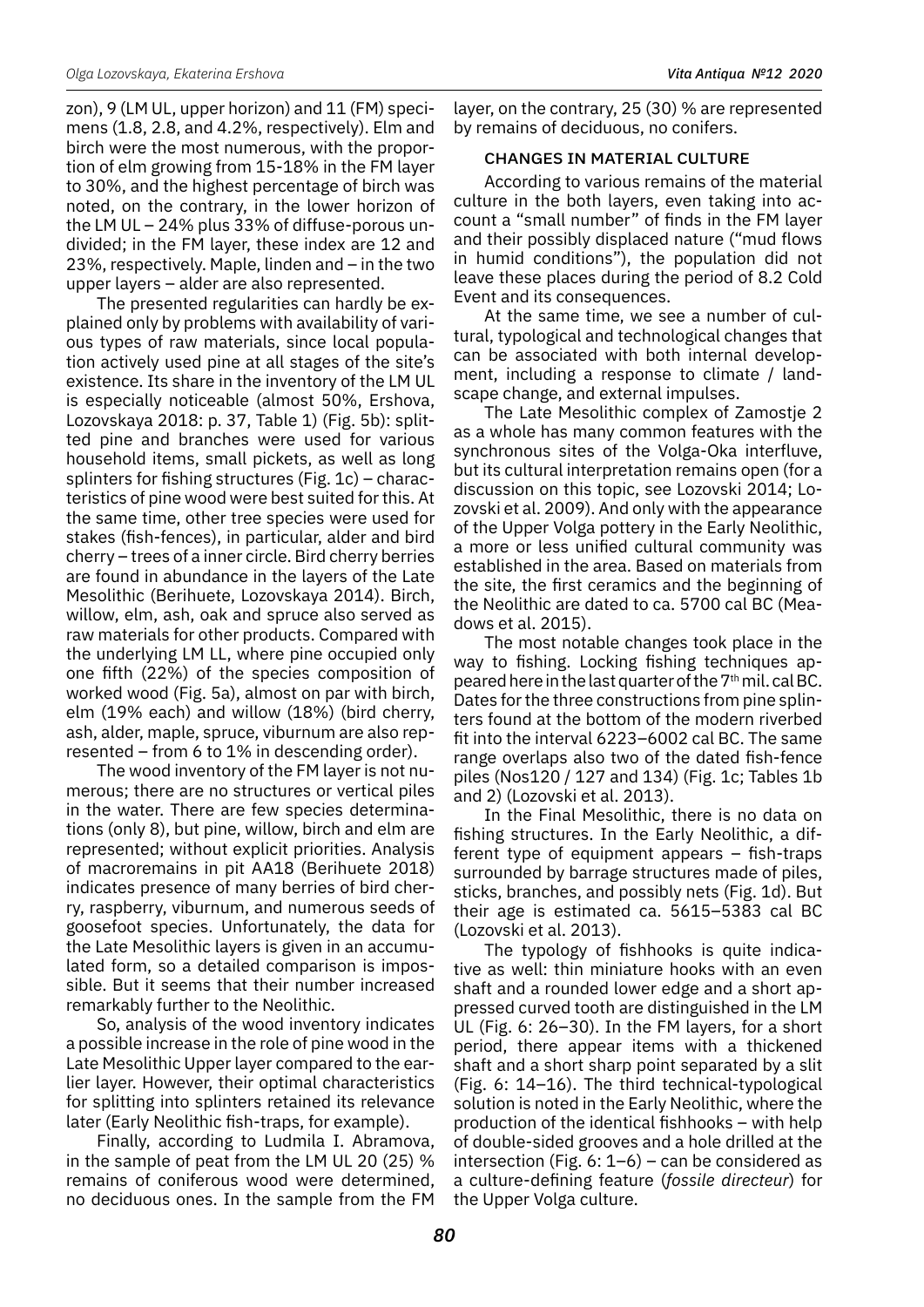Finally, a peculiar type of flat willow-leaved fishing gear with a hole for tying a line turned out to be common for the both Mesolithic layers (LM UL and FM) (Fig. 6: 12–13, 22–24). Considering that the catch composition, from the middle of the  $7<sup>th</sup>$  mil. cal BC, remained practically unchanged (Radu, Berset 2013), noticeable changes in the fishing gear and fishing structures could hardly have been a result of gradual adaptation but rather of external cultural implications.

The situation with hunting weapons is equally ambiguous. While the LM UL is characterized by the largest typological variety of arrowheads and barbed points, including slotted arrowheads with sharp barbs, for example, or short needleshaped points (Lozovskaya, Lozovski 2019), which are more characteristic for the upper horizon of the layer (i.e., synchronous with cooling). In the context of general continuity, all the three layers possess their distinctive types, e.g., in the Early Neolithic with a series of figured arrowheads with three thickenings and uni-lateral small-barbed points (Fig. 6: 7–9, 11).

Appearance at the very end of the Mesolithic of a very specific type of a sickle-shaped slotted tool with an original ornamentation as a relief zigzag in a deepened groove – neither the ornament nor the type of tool had any close items either before or after (Lozovskaya 2020) – seems to indicate the emergence of some new groups.

### **CONCLUSIONS**

Analysis of archaeological and paleobotanical data associated with changes in vegetation cover and the response to them of human collectives during the second half of the  $7<sup>th</sup>$  – early  $6<sup>th</sup>$  mil. cal BC as a whole quite convincingly showed the general picture of an unstable ecological situation and discontinuity in development of material culture traditions.

While general tendencies of changes in the forests composition and the ratio of vegetation species in the vicinity of Zamostje 2 are similar to the regional trends traced in the diagrams of the Lake Dolgoe and Losiny Ostrov, in many cases we can observe smoother fluctuations in temperature and humidity for local vegetation under conditions of a milder microclimate of lowland landscapes. In addition, we cannot ignore that the behavior of forest communities could have been influenced not only by global climatic events, such as the 8.2 ka Cold Event, but also by more local independent phenomena such as forest fires.

The data of spore-pollen analysis is in concordance with the analysis of charcoals: the both methods show dominance of birch and a wide distribution of broad-leaved species in the Late Mesolithic layers, i.e., in the period up to 8.2 ka CE. According to the data of anthracological analysis, the participation of oak, linden, and, especially, elm in the pollen spectra of the Upper Mesolithic layer is significantly underestimated in comparison with their real representation in the vegetation cover. Charcoal analysis also shows a low proportion of pine and its gradual growth from the Upper Mesolithic to the Final Mesolithic. Appearance of alder charcoals in the FM layer coincides with a sharp increase in the alder pollen curve in the same layer.

Analysis of wooden artefacts reveals a slightly different picture. Obviously, the choice of wood species was determined not only by availability of materials, but also by their specific properties. First of all, we are talking about large-scale use of pine for splitting into splinters and production of fishing structures (fish-traps, fish-screens). At the same time, the general dynamics of wood use, as well as the data of carpology, generally confirm the conclusions of palynology and anthracology.

Finally, with an undoubted general continuity of the economic strategies and most of the bone and flint implements, the period under consideration is characterized by at least three cultural influences, which are most clearly visible in the partial change of hunting and fishing equipment. At the same time, the earliest appearance of ceramics at the site ca. 5700 cal BC is synchronized, according to some data, with the peak of pine, which possibly occurred after large fires at the beginning of the  $6<sup>th</sup>$  mil. cal BC. However, this version needs to be additionally studied. Moreover, in the context of the obtained data, our interest has been drawn to earlier archaeological horizons and the question if the population of the site during 8.2 ka Cold Event was local in this area.

#### Acknowledgements

This work was supported by Program of FSR RAS No 0184-2019-0008; Moscow State University project No 14-1-21; Projects of RFBR Nos 11-06-00090а, 13-06-10007 k.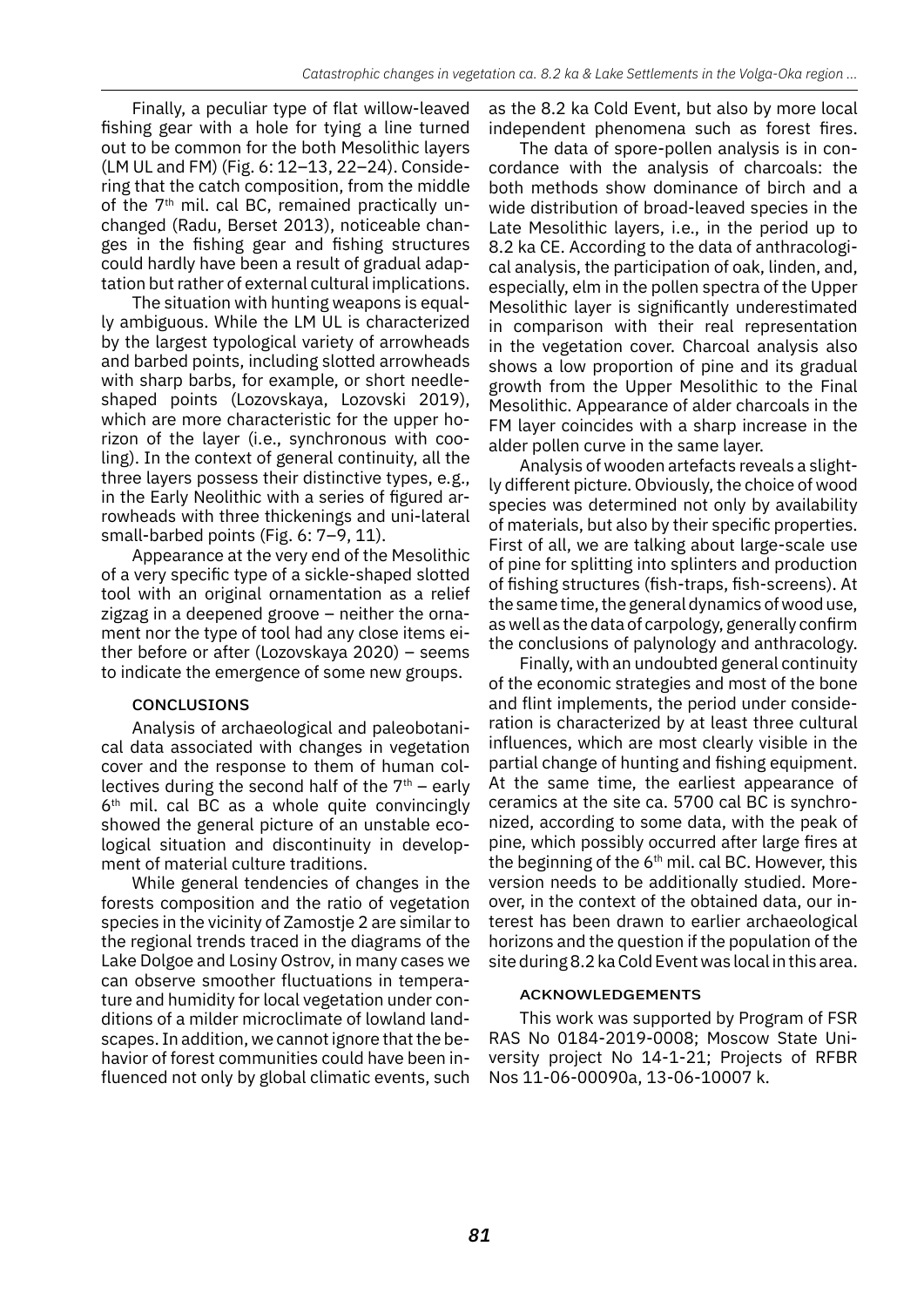### **REFERENCES**

- Aleshinskaya, A.S., Lavrushin, Yu.A., Spiridonova E.A. 2001. Geologo-paleoekologicheskiye sobytiya golotsena i sreda obitaniya drevnego cheloveka v rayone arkheologicheskogo pamyatnika Zamostje 2. In: *T. Manushina. V. Vishnevskiy. V. Lozovskiy. O. Lozovskaya (eds.) Kamennyi vek evropeyskikh ravnin: objekty iz organicheskikh materialov i struktura poseleniy kak otrazheniye chelovecheskoy kultury. Materialy mezhdunarodnoy konferentsii 1*–*5 july 1997.* Sergiev Posad, 248–254. (in Russian)
- Alexandrovskiy, A., Ershova, E., Ponomarenko, E., Krenke, N., Skripkin, V. 2018. Floodplain paleosols of Moskva river basin: Chronology and paleoenvironment. *Radiocarbon*, 60(4): 1169–1184.
- Alexandrovskiy, A.L. 2018. The first results of the trees species determination on the charcoal from the Mesolithic layers. Zamostje 2 (Chapter 4). In: *O. Lozovskaya, V. Lozovski (eds.) Site Zamostje 2 and landscape evolution in the Volga-Oka region during the Holocene.* St. Petersbourg: IHMC RAS, 49–54. (in Russian) DOI[: 10.31600/978-5-9909872-8-9-2018-49-53](https://doi.org/10.31600/978-5-9909872-8-9-2018-49-53)
- Berihuete Azorin, M., Lozovskaya, O.V. 2014. Evolution of plant use at the wetland site Zamostje 2, Sergiev Posad, Russia: First results. In: *V. Lozovski, O. Lozovskaya (eds.) Prirodnaya sreda i modeli adaptatsii ozernykh poseleniy v mezolite i neolite lesnoy zony Vostochnoy Evropy.* St. Petersbourg: IHMC RAS, 74–79.
- Berihuete, M. 2018. First results of the archaeobotanical study of the Test pit 2 Profile column (Chapter 3). In: *O. Lozovskaya, V. Lozovski (eds.) Site Zamostje 2 and landscape evolution in the Volga-Oka region during the Holocene.* St. Petersbourg: IHMC RAS, 41–49.
- Borisova О.К. Vegetation development on the Upper Volga lowland and the adjacent uplands in the Holocene: reconstruction based on paleobotanical data (Chapter 1). In: *O. Lozovskaya, V. Lozovski (eds.) Site Zamostje 2 and landscape evolution in the Volga-Oka region during the Holocene*. St. Petersbourg: IHMC RAS, 2018. 9-30. (in Russian) DOI: [10.31600/978-5-9909872-8-9-2018-9-30](https://doi.org/10.31600/978-5-9909872-8-9-2018-9-30)
- Borzenkova, I.I., Borisova, O.K., Zhiltsova, E.L., Sapelko, T.V. 2017. Kholodnyy epizod okolo 8200 let nazad v Severnoy Evrope: analiz empiricheskikh dannykh i vozmozhnykh prichin. *Led i Sneg*, 57 , № 1, 113–132. (in Russian).
- Ershova E., 2013. Zamostje 2, 2013. Results of the botanical and pollen analysis. In: *V. Lozovski, O. Lozovskaya, I. Clemente Conte (Eds.) Zamostje 2. Lake Settlement of the Mesolithic and Neolithic Fisherman in Upper Volga Region.* St. Petersbourg: IHMC RAS, 182–193.
- Ershova E., Lozovskaya, O. 2018. Paleoenvironment of Mesolithic and Neolithic settlements at Zamostje 2 according to botanical and pollen analysis. (Chapter 2). In: *O. Lozovskaya, V. Lozovski (eds.) Site Zamostje 2 and landscape evolution in the Volga-Oka region during the Holocene*. St. Petersbourg: IHMC RAS, 2018. 31-40. (in Russian) DOI[: 10.31600/978-5-9909872-8-9-2018-31-40](https://doi.org/10.31600/978-5-9909872-8-9-2018-31-40)
- Ershova, E. G., Berezina, N. A., Karina. E. V. 2013. Rastitelnost doliny Moskvy-reki v subborealnom periode (na rubezhe neolita i bronzovogo veka) po dannym sporovo-pyltsevogo analiza. *Arkheologiya Podmoskovia*, 9. Moscow: IA RAN, 257–267. (in Russian)
- Khotinskiy, N.A.. Aleshinskaya, Z.V.. Guman, M.A.. Klimanov, V.A.. Cherkinskiy, A.E. 1991. Novaya skhema periodizatsii landshaftno-klimaticheskikh izmeneniy v golotsene . In: *Izvestiya AN SSSR. Ser. geogr*., 3, 30–42. (in Russian)
- Kostyleva, E.L. 2003. Osnovnyye voprosy neolitizatsii tsentra Russkoy ravniny (osobennosti neolitizatsii lesnoy zony). In: *V. Timofeev (ed.). Neolit – eneolit yuga i neolit severa Vostochnoy Evropy (novyye materialy. issledovaniya. problemy neolitizatsii regionov)*. St. Petersburg: IHMC RAS, 213–218. (in Russian)
- Kremenetski, K.V., Borisova, O.K., Zelikson, E.M. 2000. The Late Glacial and Holocene history of vegetation in the Moscow region. *Paleontological Journal,* 34. Suppl. 1. S67–S74.
- Krutous, E. 2018. Paleobotanical studies and paleogeographic reconstructions of site Zamostje 2 (Annex) In: O. Lozovskaya, *V. Lozovski (eds.) Site Zamostje 2 and landscape evolution in the Volga-Oka region during the Holocene.* St. Petersburg: IHMC RAS, 207–211. (in Russian)
- Lozovskaya, O., Lozovski, V. 2018. Environment and subsistence conditions in Late Mesolithic and Neolithic at site Zamostje 2. (Chapter 7). In: *O. Lozovskaya, V. Lozovski (eds.) Site Zamostje 2 and landscape evolution in the Volga-Oka region during the Holocene.* St. Petersburg: IHMC RAS, 73–165. (in Russian) DOI[: 10.31600/978-5-9909872-8-9-2018-73-165](https://doi.org/10.31600/978-5-9909872-8-9-2018-73-165)
- Lozovskaya, O., Lozovski, V. 2019. Bone and Antler Projectile Points from Meso-Neolithic Site Zamostje 2, Moscow region, Russia. In: *D. Groß, H. Lübke, J. Meadows, D. Jantzen (eds.) Working at the Sharp End: From Bone and Antler to Early Mesolithic Life in Northern Europe. Untersuchungen und Materialien zur Steinzeit in Schleswig-Holstein und im Ostseeraum*. Band 10. Kiel/Hamburg: Wachholtz, 341–365. DOI: [10.23797/9783529018619-14](https://doi.org/10.23797/9783529018619-14
)
- Lozovskaya, O.V. 2020. Motiv zigzaga v kostyanom inventare stoyanki Zamostje 2 (pozdniy mezolit ranniy neolit): tekhniki i kontekst. *Kratkiye soobshcheniya Instituta arkheologii*, 261. (in Russian)
- Lozovskaya, O.V., Kolosova, M.I. 2011. Osobennosti ispolzovaniya syria dlya izgotovleniya derevyannogo inventarya v pozdnem mezolite po materialam stoyanki Zamostje 2. In: Trudy III (XIX) Vserossiyskogo arkheologicheskogo syezda. Velikiy Novgorod – Staraya Russa. T.1. St. Petersburg – Moscow-Velikiy Novgorod, 168–169. (in Russian)
- Lozovskaya, O.V., Lozovski, V.M., Zaytseva, G.I., Kulkova, M.A., Sementsov, A.A., Meadows, J., Rishko, S.A. 2016. Neoliticheskiye drevnosti stoyanki Zamostje 2. Katalog radiouglerodnykh dat. In: G.I. Zaytseva, O.V. Lozovskaya, A.A. Vybornov, A.N. Mazurkevich (comp.). Radiouglerodnaya khronologiya epokhi neolita Vostochnoy Evropy VII–III tys. do n. e. Glava 12.1. Smolensk: Svitok, 182–202. (in Russian)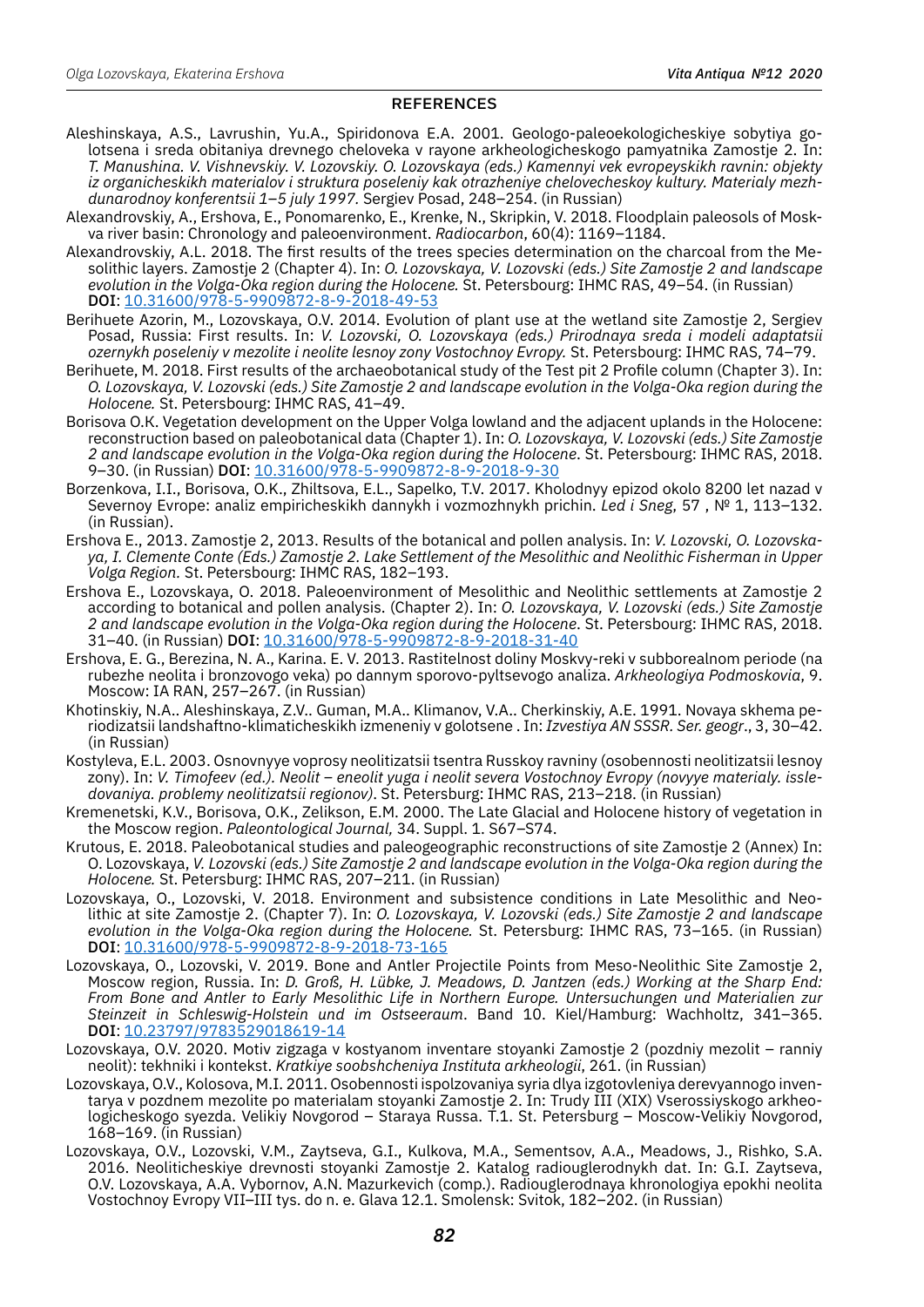- Lozovski, V. М. 2001. Voprosy perekhoda ot mezolita k neolitu v Volgo-Okskom mezhdurechye (po materialam stoyanki Zamostje 2). In: *T. Manushina. V. Vishnevskiy. V. Lozovskiy. O. Lozovskaya (eds.) Kamennyi vek evropeyskikh ravnin: objekty iz organicheskikh materialov i struktura poseleniy kak otrazheniye chelovecheskoy kultury. Materialy mezhdunarodnoy konferentsii 1*–*5 july 1997.* Sergiev Posad, 265–272. (in Russian)
- Lozovski, V. М. 2003. Perekhod ot lesnogo mezolita k lesnomu neolitu v Volgo-Okskom mezhdurechye (po materialam stoyanki Zamostje 2). In: *V. Timofeev (ed.). Neolit – eneolit yuga i neolit severa Vostochnoy Evropy (novyye materialy. issledovaniya. problemy neolitizatsii regionov)*. St. Petersburg: IHMC RAS, 219–240. (in Russian)
- Lozovski, V. М. 2013. Drevneyshaya keramika Vostochnoy Evropy. Kommentarii. *Rossiyskiy arkheologicheskiy Ezhegodnik,* 3. 120–126. (in Russian)
- Lozovski, V. М., Girya, E.Yu., Kravtsov, A.E. 2009. Mezolit Volgo-Okskogo mezhdurechia: tekhnologicheskiy podkhod. In: *V.P. Chabay (ed.) Aktualnyye problemy pervobytnoy arkheologii Vostochnoy Evropy. Materialy konferentsii. posvyashchennoy 100-letiyu S.N. Bibikova. Arkheologicheskiy almanakh,* 20. Donetsk: Donbass, 269–288. (in Russian)
- Lozovski, V., Lozovskaya, O., Clemente-Conte, I., Mazurkevich, A., Gassiot-Ballbè, E. 2013. Wooden fishing structures on the Stone age site Zamostje 2. In: *V. Lozovski, O. Lozovskaya, I. Clemente Conte (eds.) Zamostje 2. Lake Settlement of the Mesolithic and Neolithic Fisherman in Upper Volga Region.* St. Petersbourg: IHMC RAS, 46–75.
- Lozovski, V., Lozovskaya, O., Mazurkevich, A., Hookk, D., Kolosova, M. 2014. Late Mesolithic–Early Neolithic human adaptation to environmental changes at an ancient lake shore: The multi-layer Zamostje 2 site, Dubna River floodplain, Central Russia. In: M. Bronnikova and A. Panin (eds.). Human dimensions of palaeoenvironmental change: Geomorphic processes and geoarchaeology. *Quaternary International*, 324. 146–161.
- Lozovski, V..М. 2014. Kremnevaya industriya mezoliticheskikh sloyev stoyanki Zamostje 2. In: *Kamennyy vek: ot Atlantiki do Patsifiki. Zamyatninskiy sbornik*, 3. St. Petersburg: MAE RAN, IHMC RAS, 244–292. (in Russian)
- Lozovski, V.М., Mazurkevich, A.N. 2014. Nachalnyy etap neolita Evropeyskoy chasti Rossii po dannym analiza kamennykh industriy. In: *Rossiyskiy arkheologicheskiy ezhegodnik*, 4, 73–88. (in Russian)
- Mazurkevich, A.N., Dolbunova, E.V., Kulkova, M.A. 2013. Keramicheskiye traditsii v rannem neolite Vostochnoy Evropy. In: In: *Rossiyskiy arkheologicheskiy ezhegodnik*, 3, 27–109. (in Russian)
- Meadows, J., Lozovski, V., Lozovskaya, O., Lubke, H., Zaitceva, G.I., Kulkova, M.A. 2015. Place of Zamostje 2 site pottery assemblage within the overall chronology of Upper Volga-type pottery. In: *V. Lozovski, O. Lozovskaya, A. Vybornov (eds). Neolithic cultures of Eastern Europe: chronology, paleoecology and cultural traditions. Materials of the international conference, dedicated to the 75th Anniversary of Victor Tretyakov.* St. Petersburg: IHMC RAS, 84–91. (in Russian)
- Miagkaia, A., Ershova, E. 2020. A 10 000-year pollen and plant macrofossil record from the Losiny Ostrov national park (Мoscow, Russia). In: *IOP Conference Series: Earth and Environmental Science*, 438(012018).
- Radu, V., Desse-Berset, N. 2013. Fish and fishing at the site of Zamostje 2. In: *V. Lozovski, O. Lozovskaya, I. Clemente Conte (eds.) Zamostje 2. Lake Settlement of the Mesolithic and Neolithic Fisherman in Upper Volga Region.* St. Petersbourg: IHMC RAS, 194–213.
- Reimer, P., Austin, W., Bard, E., Bayliss, A., Blackwell, P., Bronk Ramsey, C., Butzin, M., Cheng, H., Edwards, R., Friedrich, M., Grootes, P., Guilderson, T., Hajdas, I., Heaton, T., Hogg, A., Hughen, K., Kromer, B., Manning, S., Muscheler, R., Palmer, J., Pearson, C., van der Plicht, J., Reimer, R., Richards, D., Scott, E., Southon, J., Turney, C., Wacker, L., Adolphi, F., Büntgen, U., Capano, M., Fahrni, S., Fogtmann-Schulz, A., Friedrich, R., Köhler, P., Kudsk, S., Miyake, F., Olsen, J., Reinig, F., Sakamoto, M., Sookdeo, A., & Talamo, S. 2020. The IntCal20 Northern Hemisphere radiocarbon age calibration curve (0–55 cal kBP). *Radiocarbon*, 62.
- Spiridonova, E.A. 1996. *Zaklyucheniye po rezultatam sporovo-pyltsevogo analiza po stoyanke Zamostje II (raskop 1996 g.)* (manuscript). (in Russian)
- Spiridonova, E.A.. Aleshinskaya, A.S. 1999. Periodizatsiya neolita-eneolita Evropeyskoy Rossii po dannym palinologicheskogo analiza. *Rossiyskaya arkheologiya*, 1, 23–33. (in Russian)
- Weninger, B., Alram-Stern, E., Bauer, E., Clare, L., Danzeglocke, U., Jöris, O., Kubatzki, C., Rollefson, G., Todorova, H., van Andel, T. 2006. Climate forcing due to the 8200 cal yr BP event observed at Early Neolithic sites in the eastern Mediterranean. *Quaternary Research*, 66: 401–420.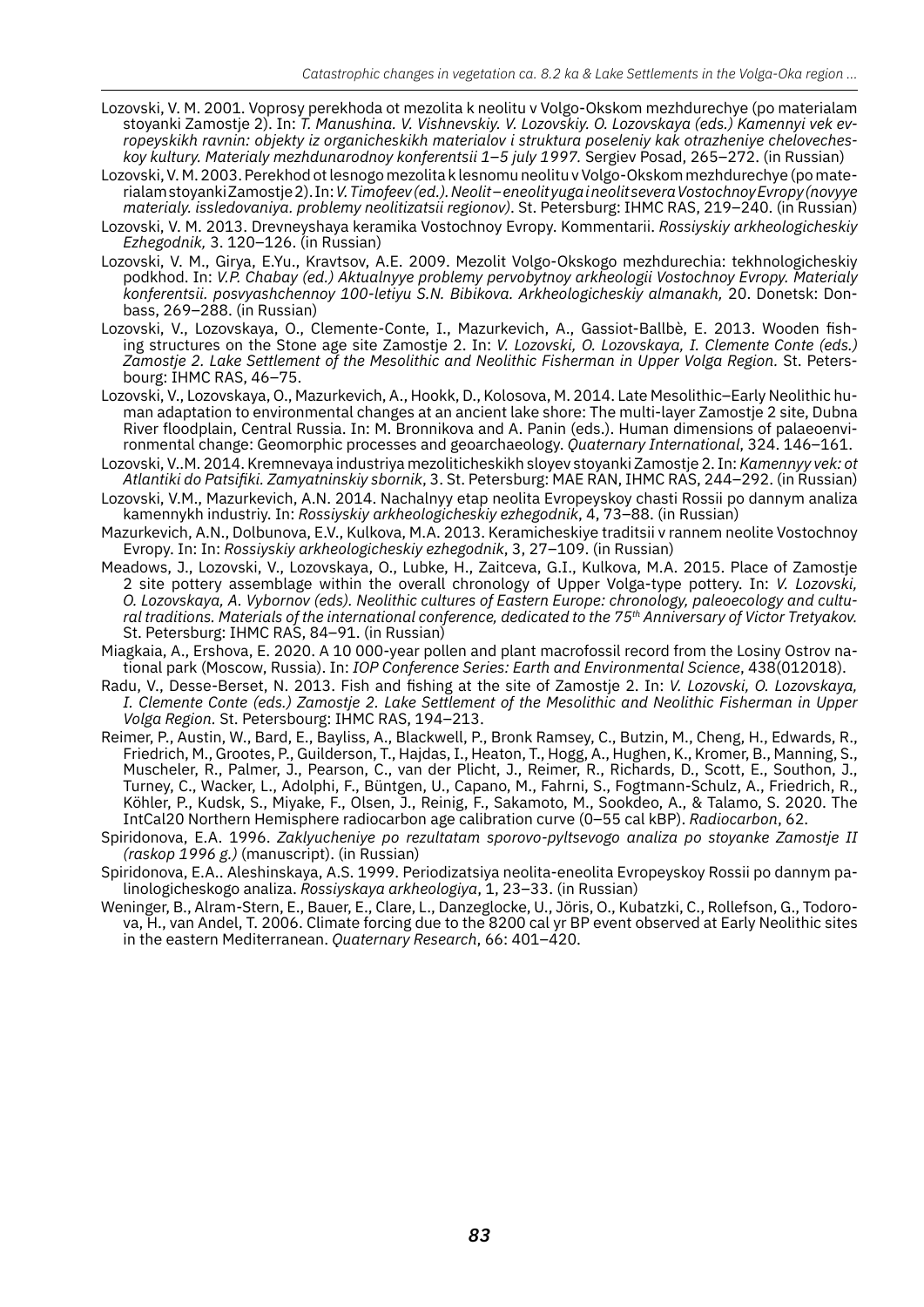#### Лозовская О.В., *ИИМК РАН (Санкт-Петербург, 191186, РФ)* Ершова Е.Г. *Московский государственный университет им. М.В. Ломоносова, (Москва, РФ); Казанский Федеральный университет (Казань, РФ)*

#### **КАТАСТРОФИЧЕСКИЕ ИЗМЕНЕНИЯ РАСТИТЕЛЬНОСТИ ОКОЛО 8200 л. назад и ОЗЁРНЫЕ ПОСЕЛЕНИЯ В ВОЛГО-ОКСКОМ РЕГИОНЕ (на примере стоянки Замостье 2)**

Наиболее значительные изменения в хозяйстве и материальной культуре обществ охотниковсобирателей лесной зоны Восточной Европы накануне распространения керамического производства совпали с похолоданием 8200 cal BP и его последствиями. Мы рассматриваем эти изменения на конкретном примере стоянки Замостье 2, расположенной в Волго-Окском междуречье, используя результаты многолетних междисциплинарных исследований. Результаты наших археологических и палеоэкологических исследований и сравнение с опубликованными данными по рассматриваемому региону показали картину локальных изменений на фоне региональной нестабильности экологической ситуации, а также скачкообразного развития традиций материальной культуры во второй половине 7 – начале 6 тыс. cal BC.

*Ключевые слова*: Похолодание 8200 cal BP, палеоэкологические изменения, Верхняя Волга, поздний мезолит, последние охотники-собиратели, озёрное поселение Замостье 2

> Лозовська О.В., *Інститут історії матеріальної культури РАН (Санкт-Петербург, Росія)* Єршова К.Г. *Московський державний університет ім. М.В. Ломоносова, (Москва, Росія); Казанський Федеральний університет (Казань, Росія)*

#### **КАТАСТРОФІЧНІ ЗМІНИ РОСЛИННОСТІ БЛИЗЬКО 8200 р. тому і ОЗЕРНІ СТОЯНКИ У МЕЖИРІЧЧІ ВОЛГИ ТА ОКИ (на прикладі стоянки Замостя 2)**

Кліматичні та екологічні зміни завжди прямо чи опосередковано впливали на економічне та соціальне життя первісних спільнот. Однак ретельне вивчення конкретних явищ у житті людських колективів обмежується численними факторами. Перш за все, різною швидкістю і послідовністю природних змін та реакцією людини на них (від швидких рішень до поступової адаптації до нових умов), доступності та точності абсолютного датування, нарешті, від різноманіття та якості інформаційної бази.

Найбільш значні зміни в господарстві та матеріальній культурі суспільств мисливців-збирачів лісової зони Східної Європи напередодні поширення керамічного виробництва збіглися з похолоданням 8200 cal BP і його наслідками. В запропонованій статті ці зміни розглядаються на конкретному прикладі стоянки Замостя 2, розташованої у межиріччі Волги та Оки, використовуючи результати багаторічних міждисциплінарних досліджень. Аналіз решток матеріальної культури в обох шарах доводить, що населення не залишало ці місця протягом «холодної події» 8200 років тому та в наступні часи. Разом з тим, ми спостерігаємо низку культурних, типологічних та технологічних змін, які можуть бути пов'язані як із внутрішнім розвитком, включаючи реакцію на зміну клімату / ландшафту так і з зовнішніми імпульсами. При безсумнівній загальній безперервності економічних стратегій та схожості більшості кістяних і крем'яних знарядь, розглянутий період характеризується щонайменше трьома культурними впливами, які найбільш чітко простежуються в частковій зміні мисливського та рибальського спорядження.

Результати наших археологічних та палеоекологічних досліджень і порівняння з опублікованими даними по окресленому регіону показали картину локальних змін на тлі регіональної нестабільності екологічної ситуації, а також стрибкоподібного розвитку традицій матеріальної культури в другій половині 7 – на початку 6 тис. до нової ери.

*Ключові слова*: Похолодання 8200 cal BP, палеоекологічні зміни, Верхня Волга, пізній мезоліт, останні мисливці-збирачі, озерне поселення Замостя 2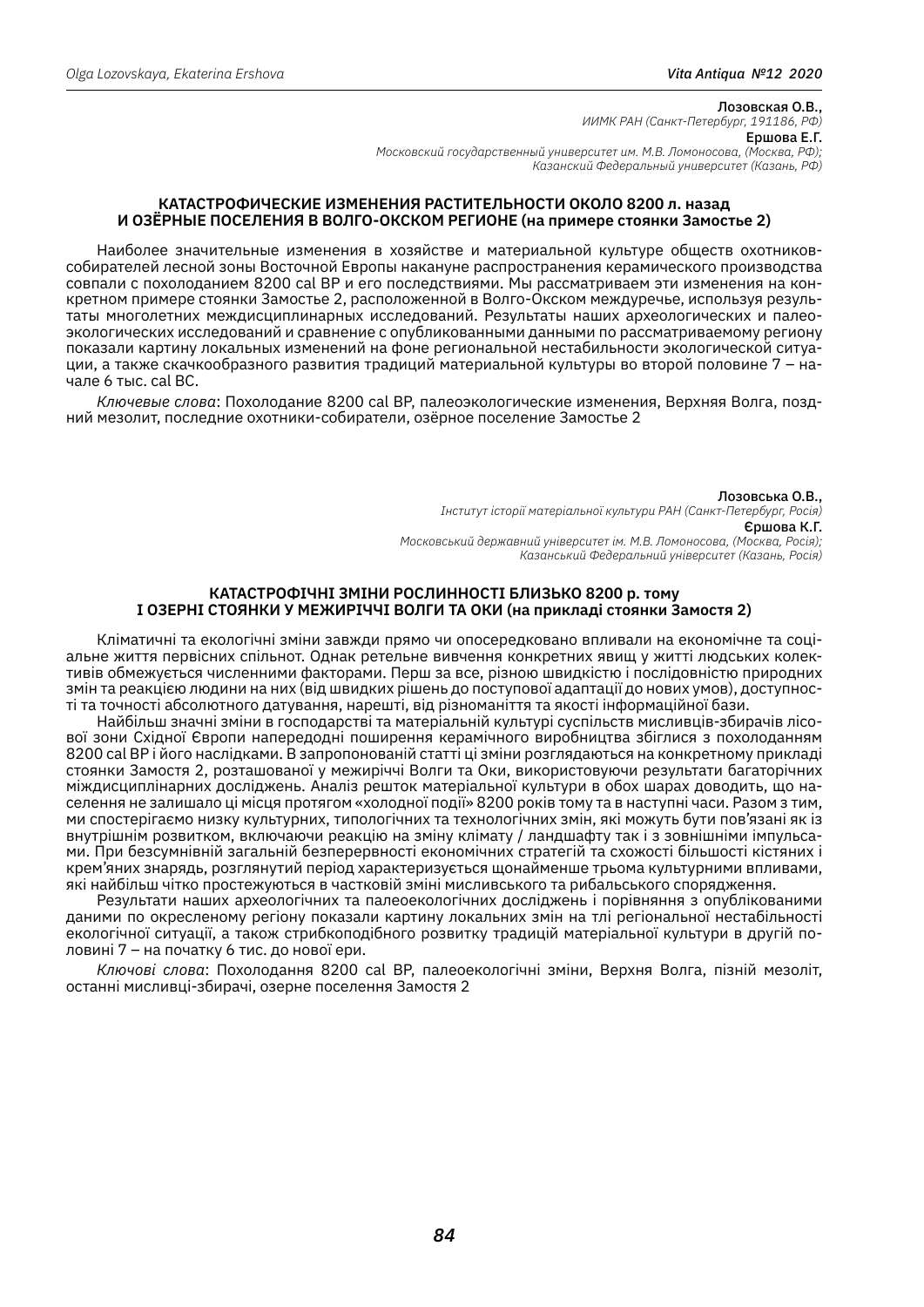

Fig. 1. Zamostje 2. a – Location of the site Zamostje 2, the Losiny Ostrov National Park and Lake Dolgoe; b – paleolandscape reconstruction in area of the site Zamostje 2; c – Late Mesolithic wooden fishing constructions and vertical piles in the underwater part of the site; d – Early Neolithic fish-traps complex; f – excavation scheme of Zamostje 2 (1989–1991, 1995– 2000, 2010–2013) with pollen sampling places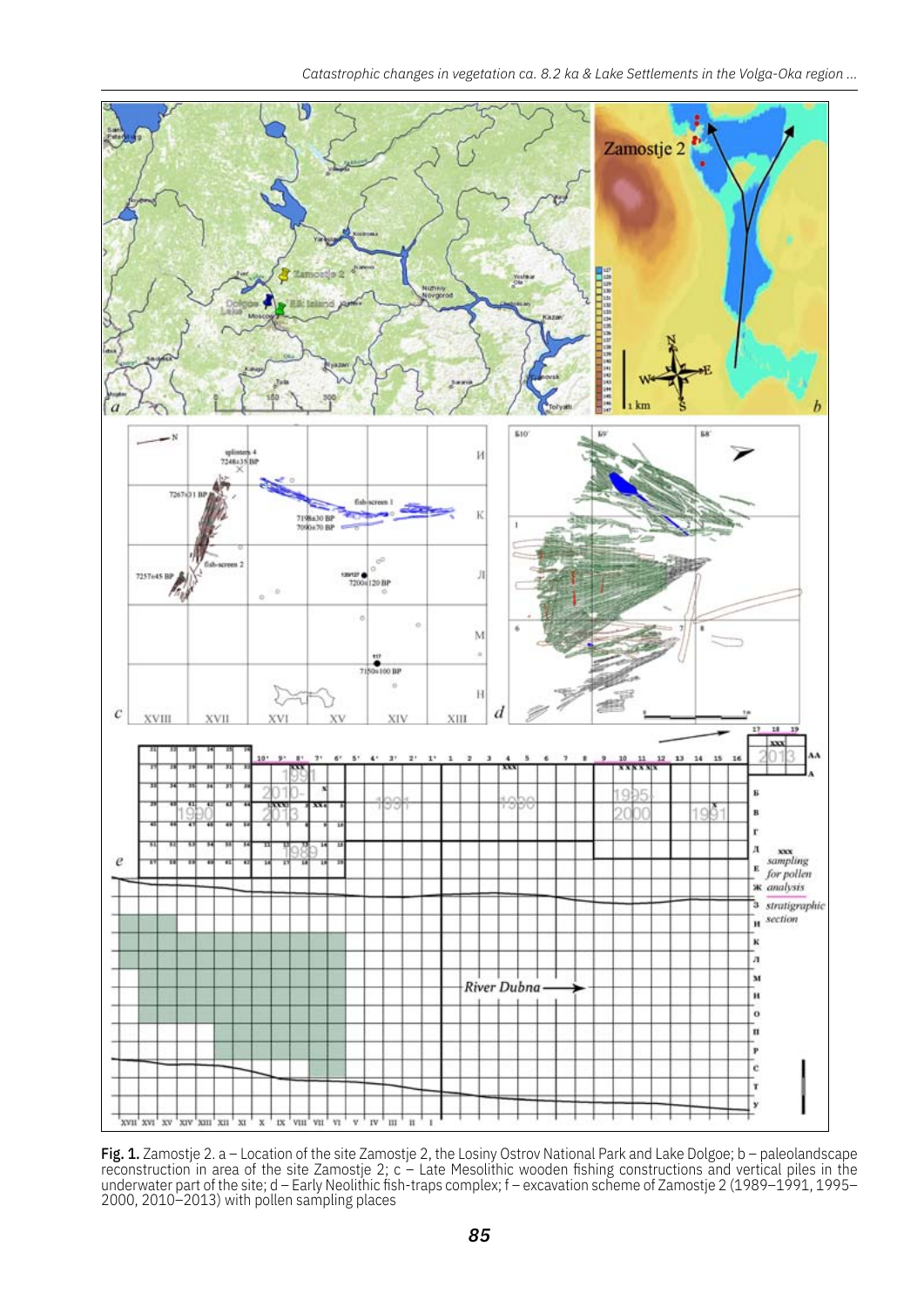

Fig. 2. Zamostje 2. Stratigraphic sections 1995–2000 (A9/A10) and 2013 (AA18), with marked sampling sites (blue column of macrobotany, pink column  $-14C$ , green – pollen)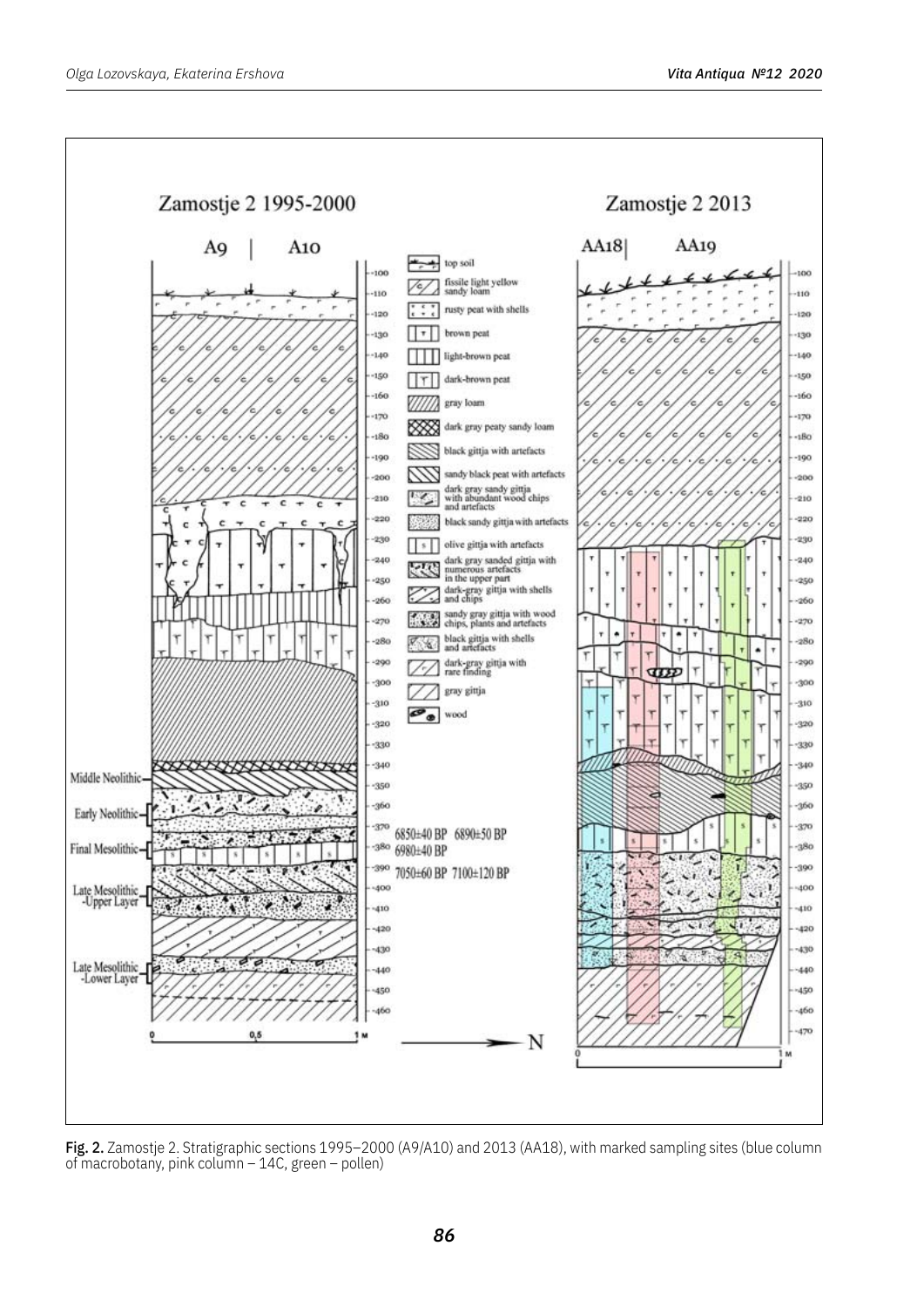

*87*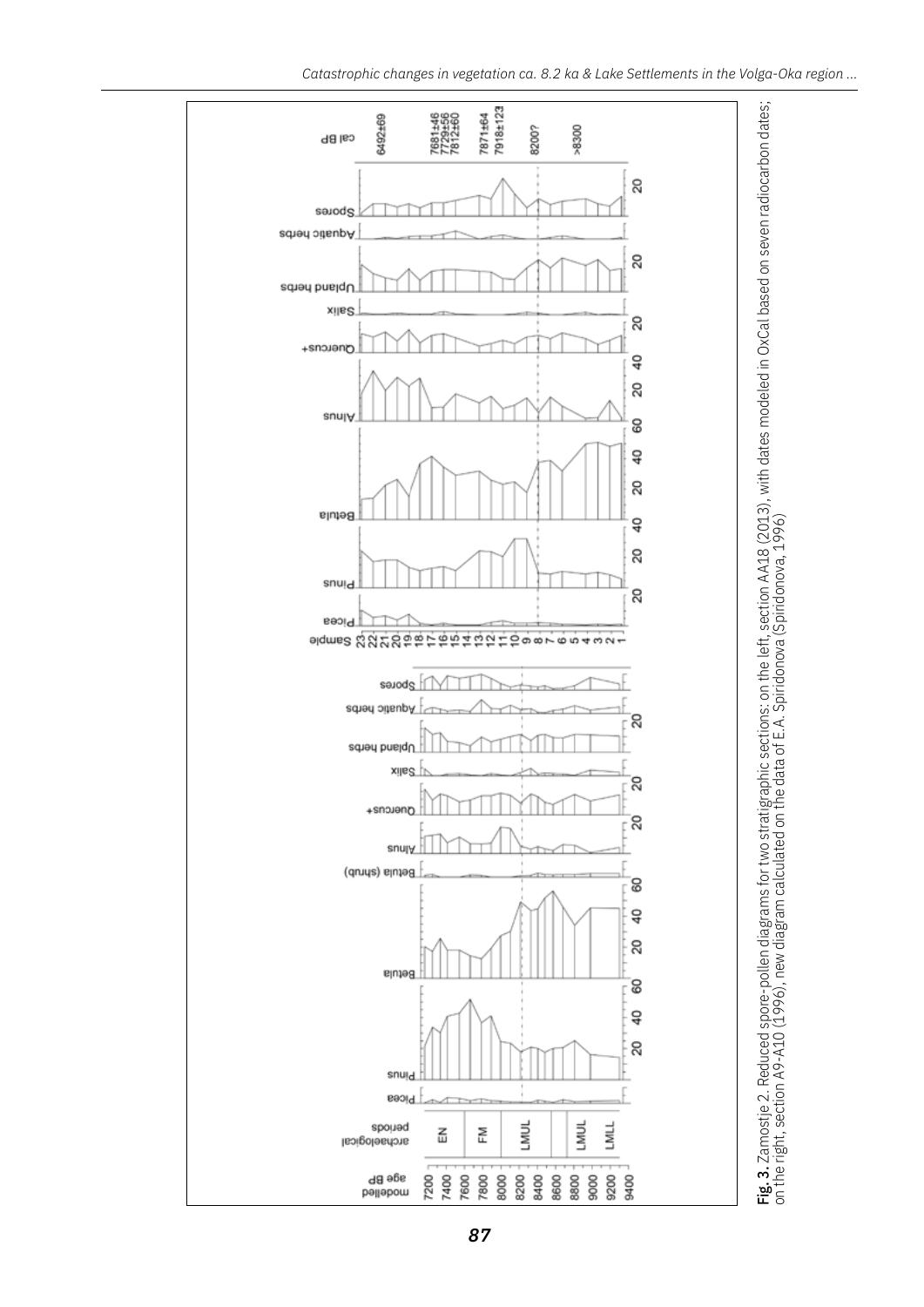



Fig. 5. Zamostje 2. Species of woods used for artefacts of Late Mesolithic layers: A - low layer (LM LL); B - upper layer (LM UL)

Position